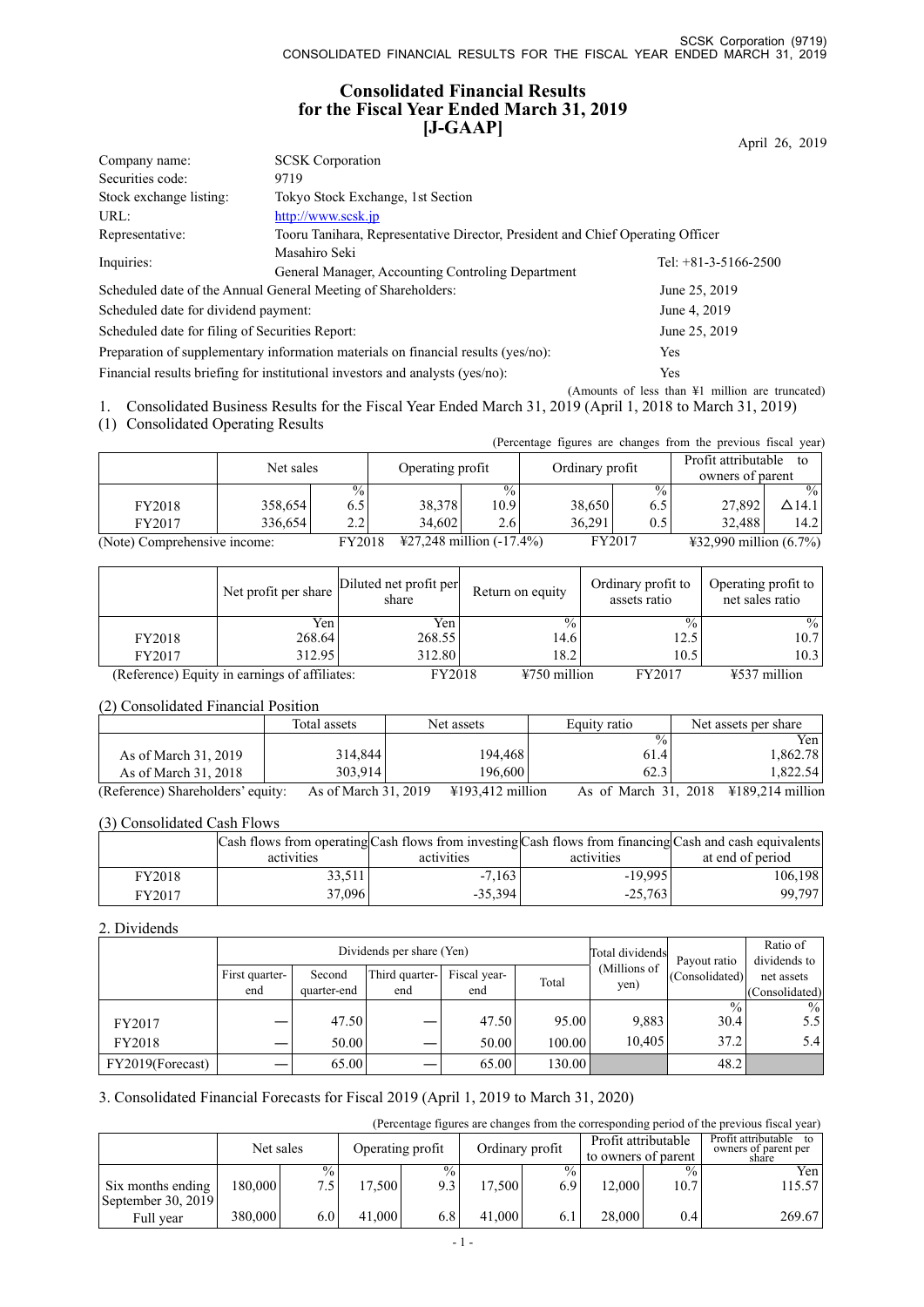\*Notes

- (1) Changes in significant subsidiaries during the period
	- (Changes in specified subsidiaries accompanying changes in scope of consolidation) :None
- (2) Changes in accounting policies, changes in accounting estimates and restatement of prior period financial statements after error corrections
	- 1) Changes in accounting policies, changes in accounting standards and other regulations: None
	- 2) Changes in accounting policies due to other reasons: None
	- 3) Changes in accounting estimates: None
- 4) Restatement of prior period financial statements after error corrections: None

(3) Number of shares issued (common stock)

1) The number of shares issued as of the period-end (including treasury shares)

|                                                                 | As of March 31, 2019 | 104,181,803 shares |
|-----------------------------------------------------------------|----------------------|--------------------|
|                                                                 | As of March 31, 2018 | 104,181,803 shares |
| 2) The number of shares of treasury shares as of the period-end |                      |                    |
|                                                                 | As of March 31, 2019 | 351,781 shares     |
|                                                                 | As of March 31, 2018 | 362,918 shares     |
| 3) The average number of shares during the period               |                      |                    |
|                                                                 | As of March 31, 2019 | 103,827,903 shares |
|                                                                 | As of March 31, 2018 | 103,813,610 shares |

(Reference) Summary of Non-Consolidated Business Results

1. Non-Consolidated Business Results for Fiscal 2018 (April 1, 2018 to March 31, 2019)

(1) Non-Consolidated Operating Results (Millions of yen unless otherwise stated)

|        |           |                  |                  |               |                 |               | (Percentage figures are changes from the previous fiscal year) |               |
|--------|-----------|------------------|------------------|---------------|-----------------|---------------|----------------------------------------------------------------|---------------|
|        | Net sales |                  | Operating profit |               | Ordinary profit |               | Net profit                                                     |               |
|        |           | $\frac{0}{0}$    |                  | $\frac{0}{0}$ |                 | $\frac{0}{0}$ |                                                                | $\frac{0}{0}$ |
| FY2018 | 284,145   | $8.0\,$          | 30.411           | .1.8          | 31,933          | 10.01         | 24.728                                                         | $-22.6$       |
| FY2017 | 263,069   | 1.8 <sup>1</sup> | 27,195           | າາ<br>د.د     | 29.043          | $-6.4$        | 31.960                                                         | 28.5          |

|        | Net profit per share | Diluted net profit per<br>share |
|--------|----------------------|---------------------------------|
| FY2018 | Yen<br>237.66        | Yen<br>237.58                   |
| FY2017 | 307.21               | 307.06                          |

(2) Non-Consolidated Financial Position

|                                                    | Total assets       | Net assets         | Equity ratio                  | Net assets per share          |
|----------------------------------------------------|--------------------|--------------------|-------------------------------|-------------------------------|
| As of March 31,<br>2019<br>As of March 31,<br>2018 | 318,397<br>293,694 | 189,484<br>175,118 | $\frac{0}{0}$<br>59.5<br>59.6 | Yen l<br>1,820.67<br>1,682.63 |

(Reference) Shareholders' equity: As of March 31, 2019 ¥189,443 million As of March 31, 2018 ¥175,060 million

\*Notification regarding the auditing process

・This financial report is not within the scope of the auditing process as prescribed by the Financial Instruments and Exchange Act. Therefore, and as of the time of disclosure, the auditing process of this financial report has not been completed.

\*Notice regarding the appropriate use of the financial forecasts

- ・This document contains forward-looking statements based on a number of assumptions and beliefs made by management in light of information currently available. For a variety of reasons, actual financial results may differ materially from the forecasts presented here. For further notification on the use of matters assumed concerning the results and other forecasts and the forecasts, please see "forecasts for the fiscal year ending March 31, 2020," on page 8.
- ・SCSK will hold a results briefing for institutional investors and analysts on April 26, 2019. Materials used in the briefing, a transcript of the main questions and answers, and related information will be published on SCSK's website promptly thereafter.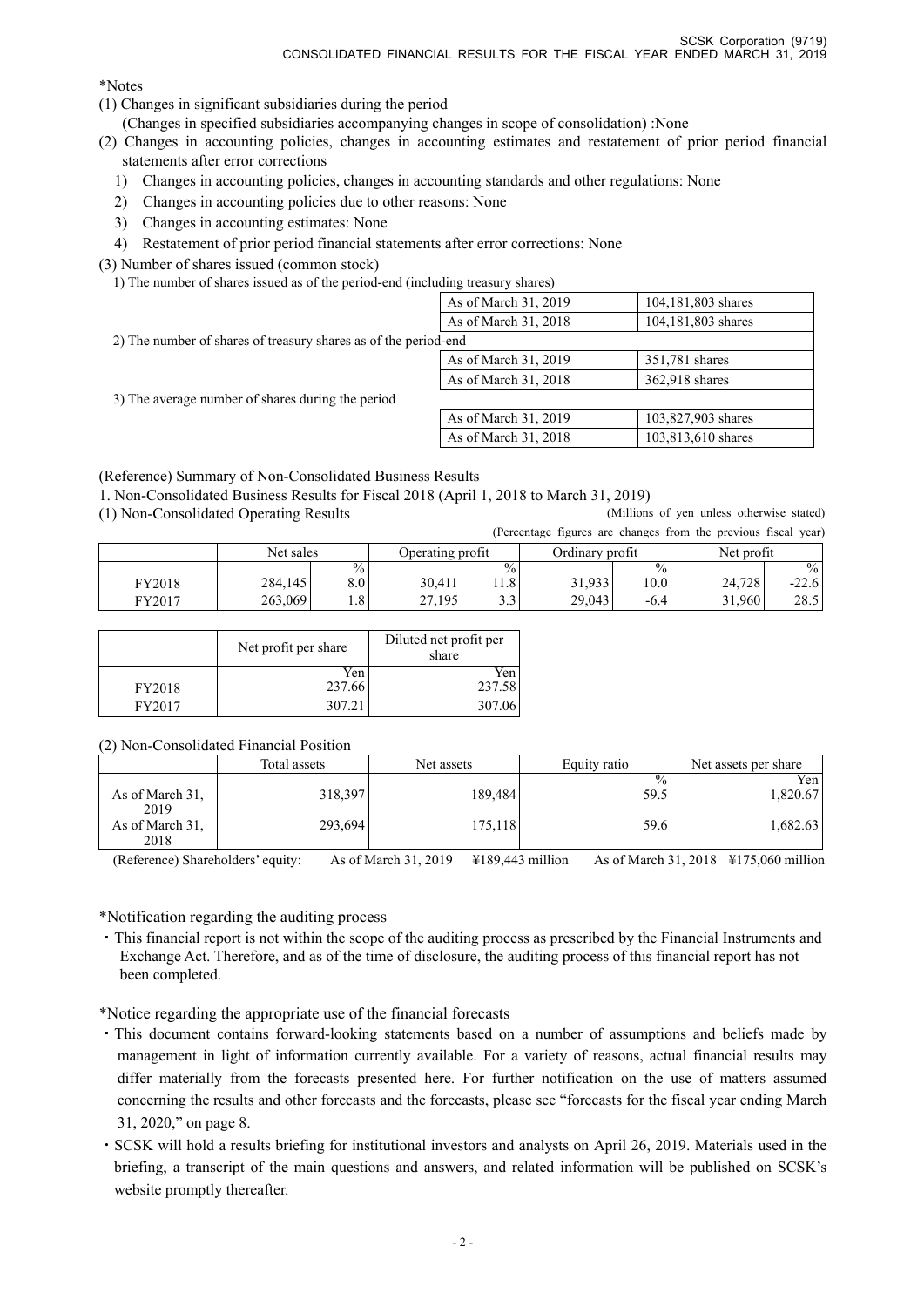# **Contents**

| 1. |     |                                                                                                   | $\overline{4}$ |
|----|-----|---------------------------------------------------------------------------------------------------|----------------|
|    | (1) |                                                                                                   | $\overline{4}$ |
|    | (2) |                                                                                                   | 7              |
|    | (3) |                                                                                                   | -7             |
|    | (4) |                                                                                                   | 8              |
|    | (5) | Basic policy for distribution of earnings and dividends for the fiscal year ended March 31, 2019, | 9              |
| 2. |     |                                                                                                   |                |
| 3. |     |                                                                                                   |                |
|    | (1) |                                                                                                   |                |
|    | (2) |                                                                                                   |                |
|    | (3) |                                                                                                   |                |
| 4. |     |                                                                                                   |                |
| 5. |     |                                                                                                   |                |
|    | (1) |                                                                                                   |                |
|    | (2) |                                                                                                   |                |
|    | (3) |                                                                                                   |                |
|    | (4) |                                                                                                   |                |
|    | (5) |                                                                                                   |                |
|    |     |                                                                                                   |                |
|    |     |                                                                                                   |                |
|    |     |                                                                                                   |                |
|    |     |                                                                                                   |                |
|    |     |                                                                                                   |                |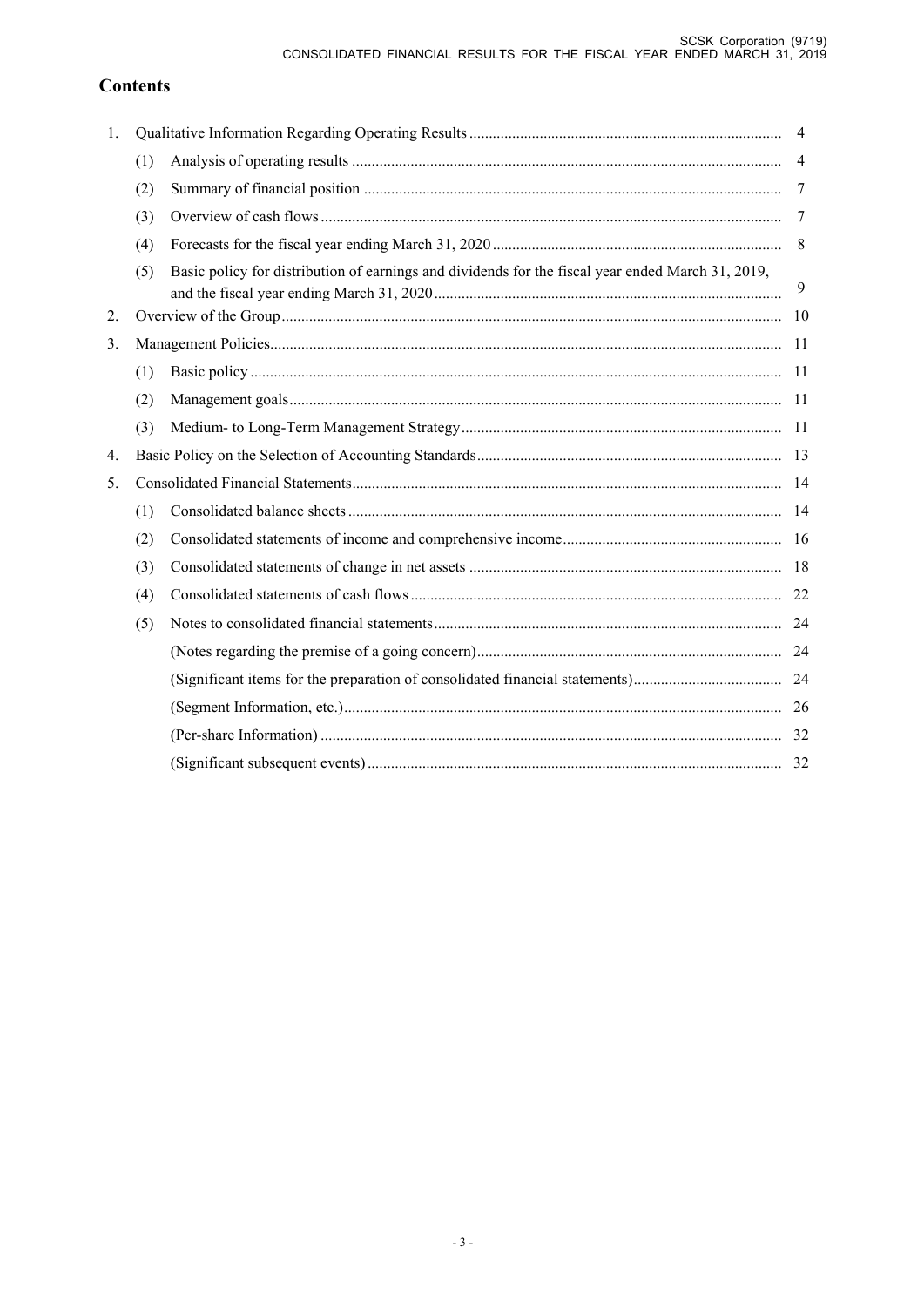#### **1. Qualitative Information Regarding Operating Results**

#### **(1) Analysis of operating results**

In the fiscal year ended March 31, 2019, the Company judged that the domestic economy was experiencing an ongoing modest recovery trend stimulated by economic conditions that were beneficial despite the sluggish conditions in certain export and production sectors. Specific examples of strong conditions included an upward trend in capital investment for implementing labor-saving measures to address labor shortfalls and the continuous improvement of the job market, which drove up wages and spurred a gradual recovery in consumer spending.

Our outlook for the domestic economy projects that, in the midst of strong internal demand exhibited through capital investment and consumer spending, the modest recovery trend will continue. However, a growing sense of uncertainty is plaguing the global political and economic climate. Prominent concerns include the risks of increased trade friction and economic recession in countries such as the United States and China stemming from the protectionist trade policies of the United States, issues surrounding the United Kingdom's decision to leave the European Union, the threat of economic downturn in emerging and resource-rich countries, the potential for fluctuations in financial capital markets, and geopolitical risks. Accordingly, ongoing scrutiny is imperative in judging economic trends for the purpose of making management decisions going forward.

In this environment, the IT services market experienced robust system demand for the purposes of automation, labor saving, and productivity improvement to address labor shortfalls through means including the implementation of working style reforms. We also saw the emergence of operational system upgrade demand aimed at addressing software and hardware that will be reaching the ends of their service periods and at transforming certain legacy systems into open systems.

At the same time, strategic IT investment demand, for applications such as reinforcing strategic businesses or securing a competitive edge, continues to rise among customer companies. In this manner, there was a general upward trend in overall IT investment demand.

In the manufacturing industry, there was a strong trend in demand for IoT-related projects as well as for automotive embedded software development projects, which are increasingly involving highly functional vehicles and electric automotive systems. In addition, we witnessed a robust deal flow in various areas of IT services businesses serving the manufacturing industry that was stimulated by a rise in demand for verification services for pre-market products, which are growing ever more sophisticated, and for business process outsourcing (BPO) services related to products and services.

In distribution, service, and other industries, IT services demand for reinforcing businesses showed a smooth rise, particularly among customer companies engaging in consumer businesses. This demand was largely associated with investment related to e-commerce, customer relationship management (CRM), and big data analysis for the purposes of enhancing digital marketing initiatives and facilitating omni-channel retailing.

In the financial industry, performance was impacted by the rebound from previously strong investment trends following the conclusion of large-scale development projects for certain financial institutions, and numerous financial institutions limited their total investment expenditures in response to Japan's negative interest rate policy. Looking ahead, demand for IT investment for augmenting operations is expected to show robust growth going forward. Targets of this investment will include measures for realizing more sophisticated online banking and Internet services, such as the application of FinTech, artificial intelligence (AI), and other new IT technologies, as well as the diversification of payment methods and the reinforcement and expansion of overseas operations.

In addition, demand for various cloud-based IT services has been on the rise in IaaS, PaaS, and other IT infrastructure sectors against a backdrop of shortages of in-house IT engineers at customer companies and a strong appetite among these companies for investment to heighten operational efficiency. A similar increase was seen in demand for core systems and in demand for system operation outsourcing services and other IT services in the operational system field, although here it was limited to certain sectors.

In the fiscal year ended March 31, 2019, increases were achieved in net sales, operating profit, and ordinary profit as a result of the aforementioned strong operating environment and IT investment demand trends, making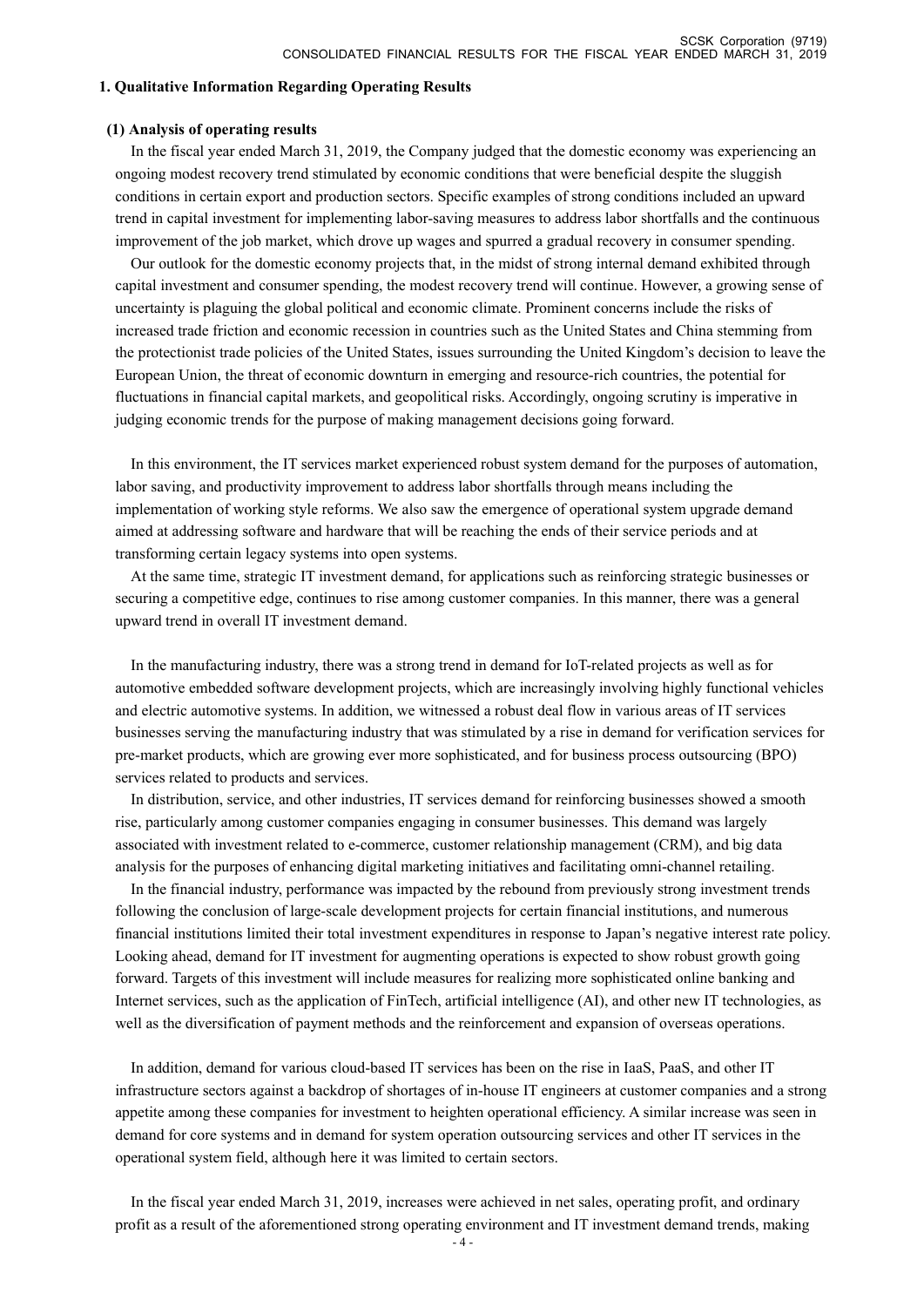for the seventh consecutive year of higher sales and profit.

Net sales increased 6.5% year on year, to ¥358,654 million, due in part to robust performance in systems development businesses and in maintenance and operation and services businesses against a backdrop of brisk demand for IT investment among customers in the manufacturing and distribution industries, an area in which an upward trend in demand emerged during the second half of the fiscal year ended March 31, 2018, and continued on throughout the fiscal year ended March 31, 2019. In addition, system sales increased centered on communications industry customers.

Operating profit was up 10.9% year on year, to ¥38,378 million, due to the higher net sales coupled with improved profitability attributable to increased development productivity, which itself stemmed from efforts to boost work quality and streamline operations.

Ordinary profit grew 6.5%, to ¥38,650 million, as a result of the increase in operating profit. However, profit attributable to owners of parent decreased 14.1%, to ¥27,892 million, due to the absence of the extraordinary income recorded in the previous fiscal year in association with the transference of shares in QUO CARD Co., Ltd.

|                                                                 |                                   |                   |                          |                                   | $\epsilon$ of $\epsilon$ is a set of $\epsilon$ is the set of $\epsilon$ in $\epsilon$ is a set of $\epsilon$ |                                     |  |
|-----------------------------------------------------------------|-----------------------------------|-------------------|--------------------------|-----------------------------------|---------------------------------------------------------------------------------------------------------------|-------------------------------------|--|
|                                                                 | Previous fiscal year              |                   | Fiscal year under review |                                   |                                                                                                               |                                     |  |
| Net sales by segment                                            | (April 1, 2017-<br>March 31 2018) |                   |                          | (April 1, 2018-<br>March 31 2019) |                                                                                                               | Change from previous<br>fiscal year |  |
|                                                                 | Amount                            | Segment<br>Profit | Amount                   | Segment<br>Profit                 | Amount                                                                                                        | Segment<br>Profit                   |  |
| Manufacturing &<br>Telecommunication<br><b>Systems Business</b> | 38,404                            | 5,266             | 43,369                   | 6,346                             | 4,965                                                                                                         | 1,079                               |  |
| Distribution & Media<br><b>Systems Business</b>                 | 58,176                            | 7,019             | 63,054                   | 6,599                             | 4,877                                                                                                         | $-420$                              |  |
| <b>Financial Systems</b><br><b>Business</b>                     | 62,351                            | 6,290             | 63,932                   | 7,375                             | 1,580                                                                                                         | 1,084                               |  |
| Global System<br>Solutions & Innovation<br><b>Business</b>      | 13,260                            | 2,243             | 15,560                   | 2,558                             | 2,300                                                                                                         | 314                                 |  |
| <b>Business Solutions</b>                                       | 63,519                            | 4,645             | 68,198                   | 4,650                             | 4,679                                                                                                         | $\overline{4}$                      |  |
| IT Platform Solutions                                           | 55,039                            | 6,176             | 59,058                   | 7,208                             | 4,019                                                                                                         | 1,032                               |  |
| IT Management                                                   | 42,184                            | 5,096             | 44,780                   | 5,877                             | 2,596                                                                                                         | 781                                 |  |
| Other                                                           | 3,716                             | 378               | 699                      | $-41$                             | $-3,017$                                                                                                      | $-420$                              |  |
| Adjusted total                                                  |                                   | $-2,515$          |                          | $-2,196$                          |                                                                                                               | 318                                 |  |
| Total                                                           | 336,654                           | 34,602            | 358,654                  | 38,378                            | 22,000                                                                                                        | 3,775                               |  |

(Unit: Millions of yen unless otherwise stated)

(Manufacturing & Telecommunication Systems Business)

Net sales increased 12.9% year on year, to ¥43,369 million, and segment profit rose 20.5%, to ¥6,346 million. This segment benefited from the strong IT investment demand from automotive, electronic component, and construction industry customers seen throughout the fiscal year. In addition, orders from power and gas providers, which are included in this segment, continued to grow over the course of the fiscal year.

#### (Distribution & Media Systems Business)

Net sales rose 8.4% year on year, to ¥63,054 million, following brisk orders from customers in various industries engaged in consumer businesses and, on a customer industry basis, higher media system sales to communications industry customers. Segment profit, meanwhile, declined 6.0%, to ¥6,599 million, due to a rise in business investment expenses and diminished profitability in systems sales.

#### (Financial Systems Business)

Net sales rose 2.5% year on year, to ¥63,932 million, and segment profit grew 17.2%, to ¥7,375 million,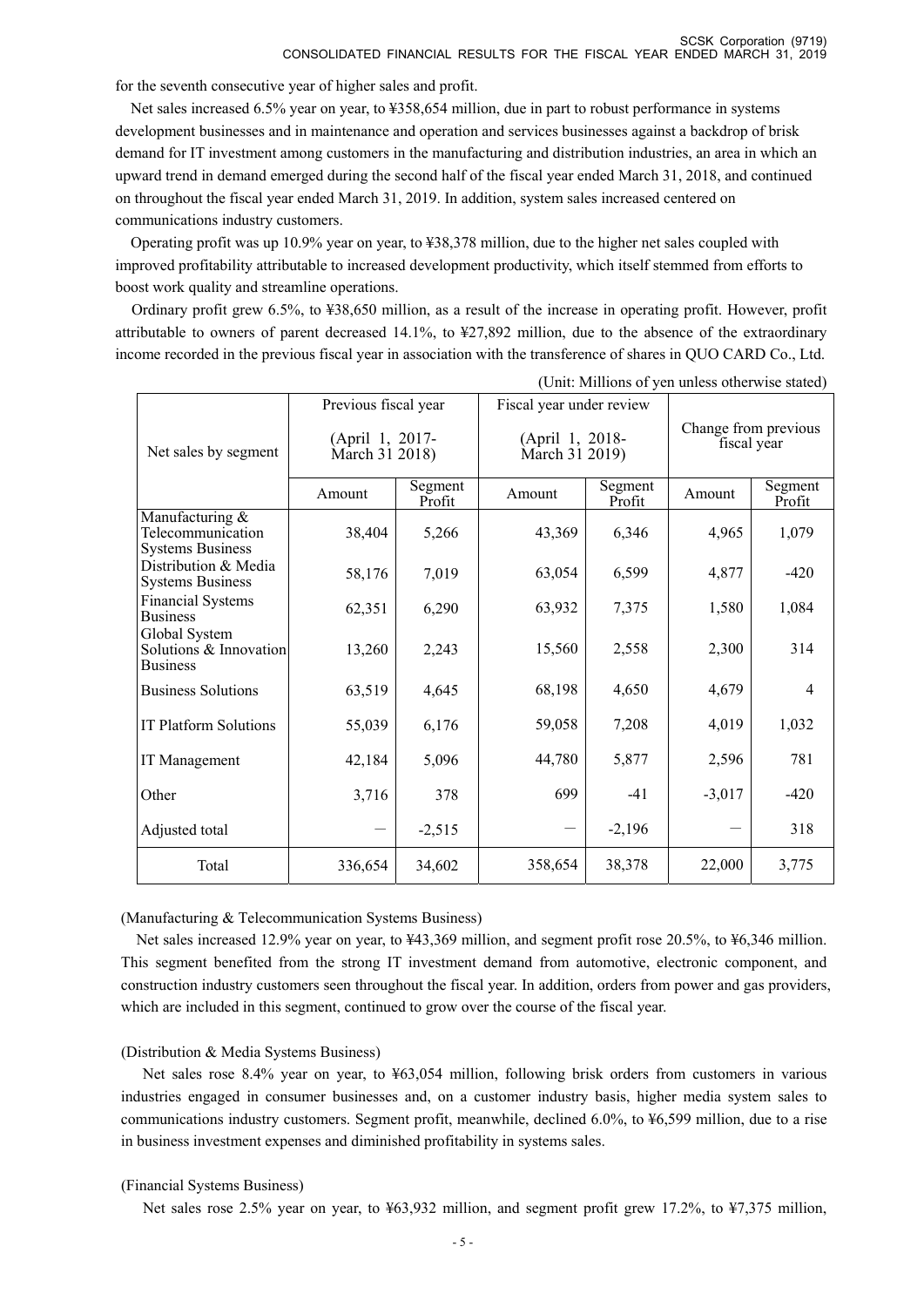thanks to the commencement of projects targeting insurance industry customers and system upgrade demand from leasing industry customers, which offset the impacts of the rebound from the conclusion of large-scale projects.

#### (Global System Solutions & Innovation Business)

Net sales were up 17.3% year on year, to ¥15,560 million, and segment profit rose 14.0%, to ¥2,558 million, as a result of the steady flow of orders from the parent company.

#### (Business Solutions)

Net sales increased 7.4% year on year, to ¥68,198 million, as a result of the brisk demand for enterprise resource planning-related system upgrade investments and for outsourcing services as well as in service-oriented businesses. However, segment profit was relatively unchanged year on year at ¥4,650 million, due to the early depreciation of automotive systems basic software and other business assets.

#### (IT Platform Solutions)

Net sales increased 7.3% year on year, to ¥59,058 million, and segment profit rose 16.7%, to ¥7,208 million, due to increased sales of IT products to the manufacturing industry and hardware to academic research institutions.

#### (IT Management)

Net sales were up 6.2% year on year, to ¥44,780 million, and segment profit grew 15.3%, to ¥5,877 million, thanks to firm demand for an array of platform system development and cloud IT services.

#### (Other)

All shares of stock in QUO CARD Co., Ltd., were transferred on December 1, 2017, and this company therefore had no impact on performance in the fiscal year ended March 31, 2019. As a result, net sales of ¥699 million, a year-on-year decrease of 81.2%, and segment loss of ¥41 million were recorded in the "Other" category.

|                                               | Previous fiscal year<br>(April 1, 2017- |               | Fiscal year under review          |               | Comparison with      |                |
|-----------------------------------------------|-----------------------------------------|---------------|-----------------------------------|---------------|----------------------|----------------|
|                                               | March 31 2018)                          |               | (April 1, 2018-<br>March 31 2019) |               | previous fiscal year |                |
|                                               | Amount                                  | Share $(\% )$ | Amount                            | Share $(\% )$ | Amount               | Change $(\% )$ |
| Systems Development                           | 128,387                                 | 38.1          | 140,092                           | 39.1          | 11,704               | 9.1            |
| System Maintenance<br>and Operation/ Services | 129,071                                 | 38.3          | 134,132                           | 37.4          | 5,061                | 3.9            |
| Packaged Software/<br>Hardware Sales          | 76,247                                  | 22.6          | 84,430                            | 23.5          | 8,182                | 10.7           |
| Prepaid Card                                  | 2,948                                   | 0.9           |                                   |               | $-2,948$             | $-100.0$       |
| Total                                         | 336,654                                 | 100.0         | 358,654                           | 100.0         | 22,000               | 6.5            |

(Unit: Millions of yen unless otherwise stated)

In Systems Development, despite the absence of previously recorded large-scale development orders from certain financial industry customers, net sales rose 9.1%, to ¥140,092 million, due to solid performance in projects for customers in the manufacturing industry, the distribution industry, the financial industry, and the communications industry.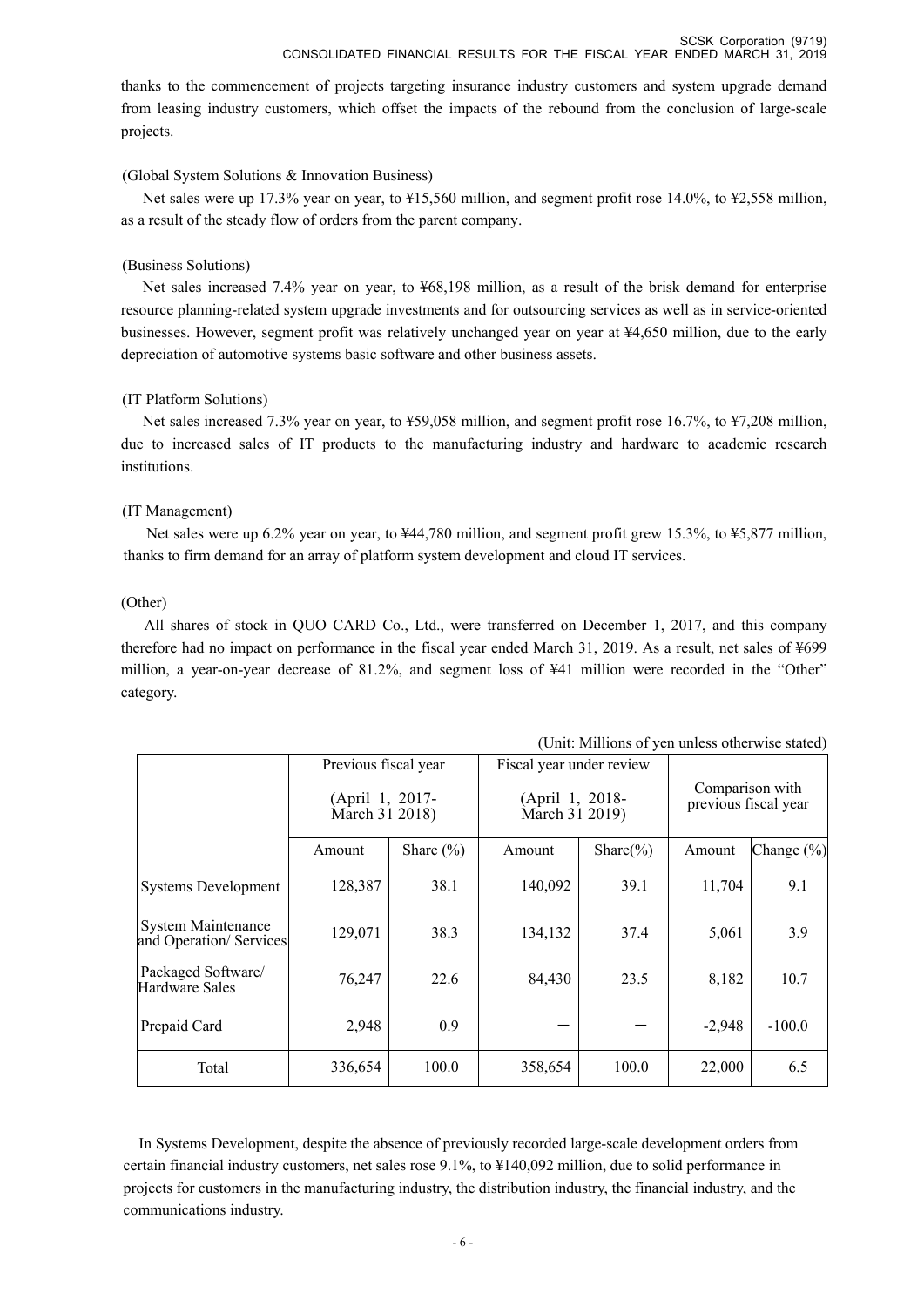In System Maintenance and Operation / Services, as a result of strong performance in BPO services, particularly in the distribution and financial industries, combined with robust demand for core systems and various cloud services related to IT infrastructure, net sales increased 3.9%, to ¥134,132 million.

In Packaged Software / Hardware Sales, net sales increased 10.7%, to ¥84,430 million, due to solid trends in sales of network IT equipment to certain communications industry customers and sales of hardware for academic research institutions.

In Prepaid Card, all shares of stock in QUO CARD were transferred on December 1, 2017, and this company therefore had no impact on performance in the fiscal year ended March 31, 2019.

#### **(2) Summary of financial position**

#### **i). Assets, liabilities and net assets**

#### (Assets)

Assets as of March 31, 2019 were ¥314,844million, a decrease of 3.6% or ¥10,930 million compared to March 31, 2018.

#### (Liabilities)

Liabilities as of March 31, 2019 were ¥120,375 million, a decrease of 12.2% or ¥13,062 million compared to March 31, 2018.

#### (Net assets)

Net assets as of March 31, 2018 were ¥194,468 million, an increase of 1.1% or ¥2,131 million compared to March 31, 2018.

#### **(3) Overview of cash flows**

Cash and cash equivalents ("cash") as of March 31, 2019, increased ¥6,330 million compared to March 31, 2018, to ¥106,198 million. The changes in each type of cash flow and the main factors for such changes are as follows.

#### (Cash flow from operating activities)

Net cash provided by operating activities was ¥33,511 million. (decreased ¥3,585 million compared to March 31, 2018)

The main cash inflow factors were profit before income taxes of ¥39,477 million, depreciation of ¥10,530 million, and an increase in notes and accounts payable-trade of ¥2,078 million. The main cash outflow factors were an increase in notes and accounts receivable-trade of ¥7,995 million, an increase in inventories of ¥2,213 million, and income taxes paid of ¥6,472 million.

(Cash flow from investing activities)

Net cash used in investing activities was ¥7,163 million. (increased ¥28,230 million compared to March 31, 2018)

The main cash inflow factor was an increase in proceeds from sales of property, plant and equipment of ¥8,168 million. The main cash outflow factors were payment for the acquisition of property, plant and equipment of ¥12,022 million and acquisition of intangible assets of ¥3,234 million.

#### (Cash flow from financing activities)

Net cash used in financing activities was ¥19,995 million. (increased ¥5,767 million compared to March 31, 2018)

The main cash inflow factor was proceeds from issuance of bonds of ¥10,000 million. The main cash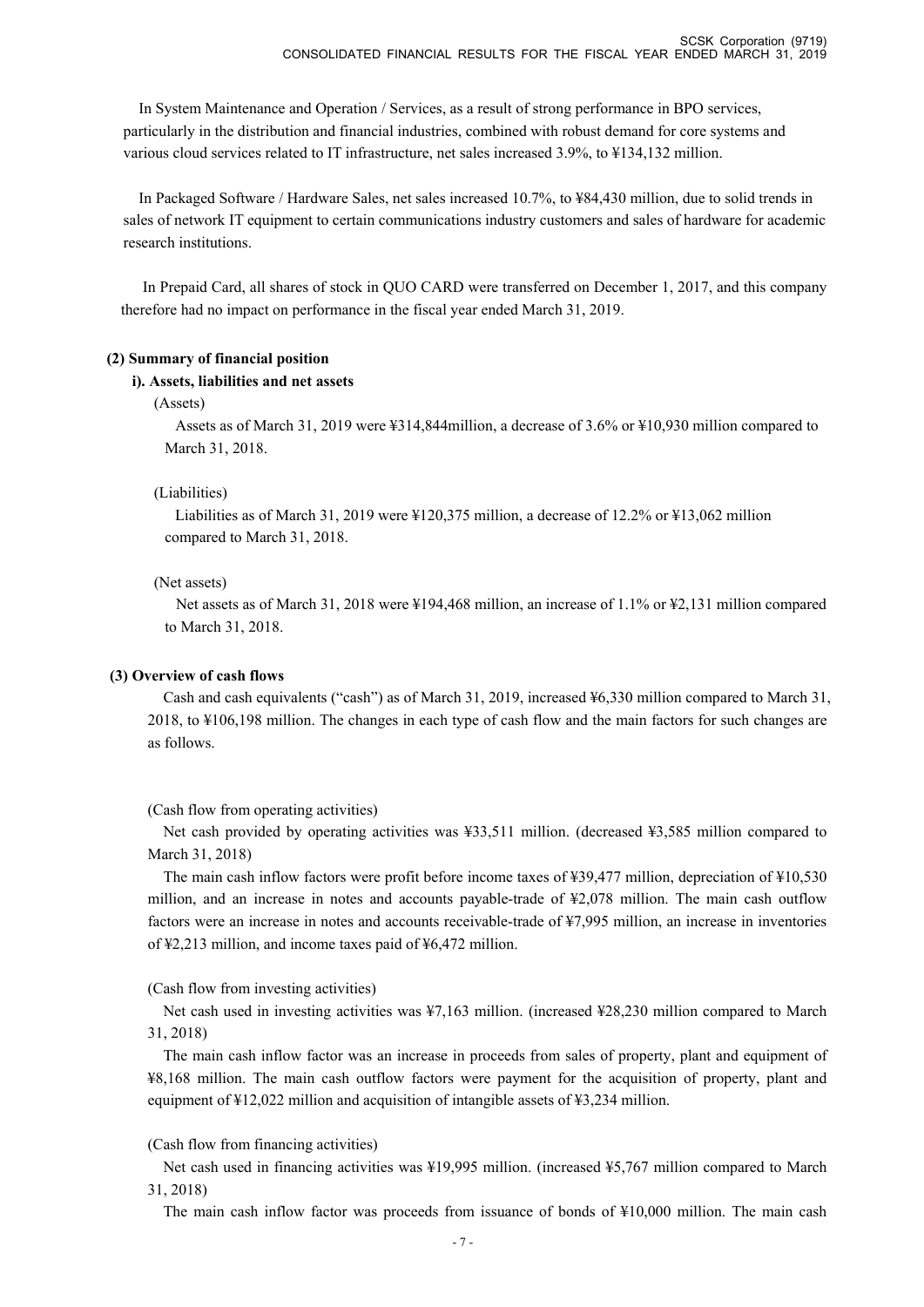outflow factors were payments from changes in ownership interests in subsidiaries that do not result in change in scope of consolidation of ¥19,045 million, dividend payments of ¥4,941 million (¥47.5 per share) for the year-end dividend of the fiscal year ended March 31, 2018, and ¥5,202 million (¥50.0 per share) for the interim dividend of the fiscal year ended March 31, 2019.

With respect to cash flows in the fiscal year ending March 31, 2020, the Company forecasts an increase in net cash provided by operating activities as a result of growth in operating revenues. As for cash outflows, the Company plans to conduct ongoing investments for the expansion of strategic businesses and capital investment for the enhancement of the Company's earnings base while also directing funds to debt repayment, straight bond redemption, and dividend payments.

#### **(4) Forecasts for the fiscal year ending March 31, 2020**

In the fiscal year ending March 31, 2020, it will be difficult to form an accurate outlook for IT investment trends by customers due to the rising sense of opaqueness surrounding global political and economic conditions stemming from trade issues and the risks of economic recession in the United States, China, and Europe. Conversely, IT investment demand is currently strong among manufacturing and distribution industry customers and projects for financial industry customers are commencing. Accordingly, it can be judged that the operating environment at the beginning of the fiscal year ending March 31, 2020, is more favorable than the environment seen at the start of the fiscal year ended March 31, 2019.

In the fiscal year ending March 31, 2020, SCSK will accelerate the shift to service-oriented businesses while developing both new and existing businesses. We thereby aim to capture the currently robust IT investment demand in order to achieve earnings growth. At the same time, core strategies and other measures for boosting business profitability will be implemented as the Company also focuses on initiatives for improving work quality, productivity, and earnings capacity to reinforce operating and earnings foundations.

The fiscal year ending March 31, 2020, will be an important year as it represents both the final year of the current medium-term management plan and the period leading up to the next medium-term management plan. In this year, SCSK will advance the shift to service-oriented businesses and other core strategies grounded on the operating foundations that have been solidified thus far while also developing certain new core businesses ahead of schedule to prepare for the next medium-term management plan. Accordingly, the Company will build new business investment frameworks and conduct the necessary investments to start developing new core businesses. The Company will simultaneously work to capitalize on the IT investment trends seen among customers in conventional IT services businesses to achieve steady earnings growth.

Reflecting the above outlook and based on the Company's policies, consolidated forecasts for the fiscal year ending March 31, 2020, are as follows.

|                                     | Forecasts                            | (YoY)     |
|-------------------------------------|--------------------------------------|-----------|
| Consolidated sales                  | $\text{\#}380,000$ million           | $(6.0\%)$ |
| Consolidated operating profit       | $441,000$ million                    | $(6.8\%)$ |
| Consolidated ordinary profit        | $441,000$ million                    | $(6.1\%)$ |
| Consolidated profit attributable to |                                      |           |
| owners of parent                    | $\text{\textsterling}28,000$ million | $(0.4\%)$ |

The above forecasts were created based on economic trends and the market environment as of the day these statements were issued. For various reasons, actual results may differ from the forecasts, and the forecasts may be subject to revision.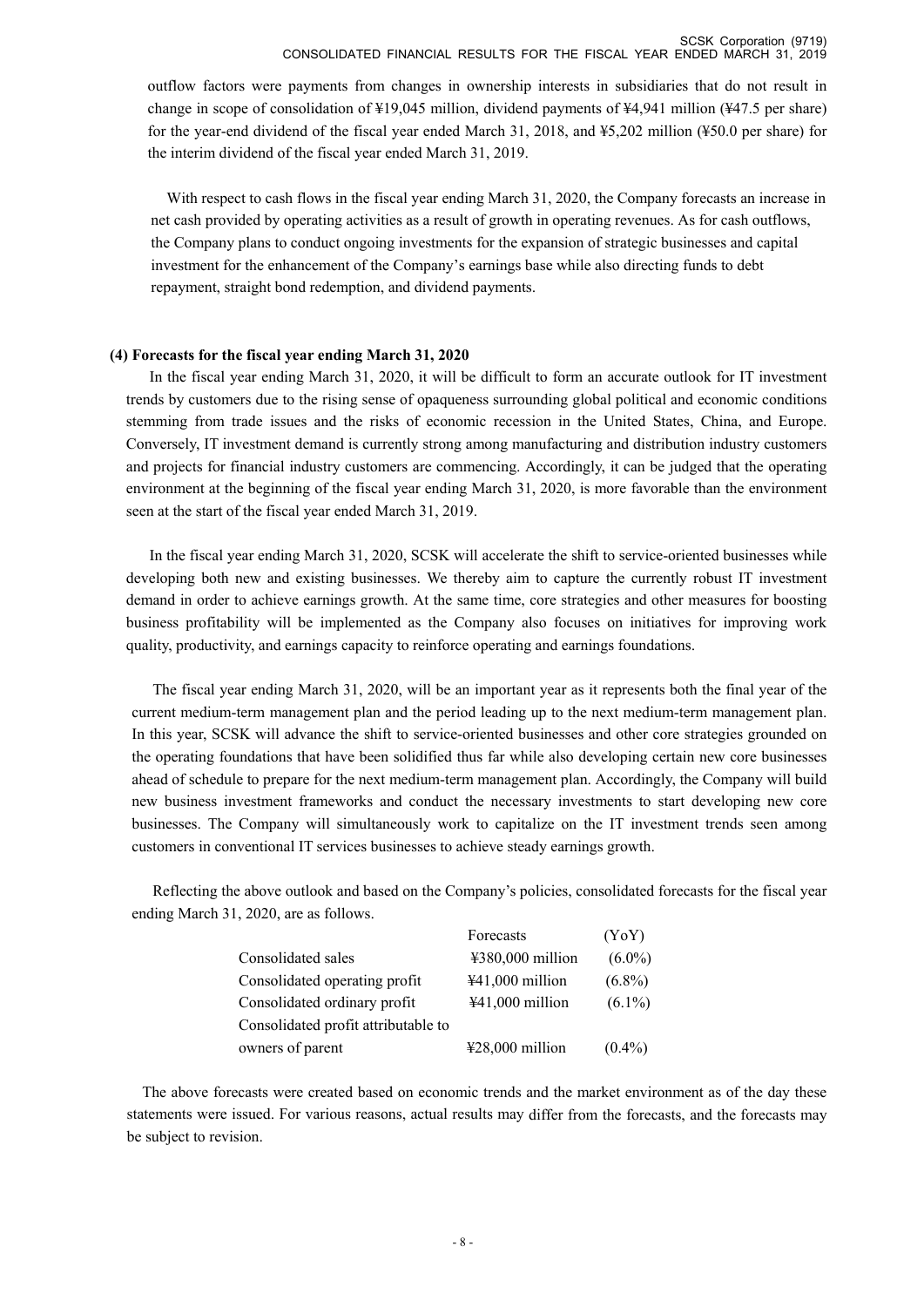### **(5) Basic policy for distribution of earnings and dividends for the fiscal year ended March 31, 2019, and the fiscal year ending March 31, 2020**

In determining dividends, the Company aims to increase returns to shareholders in conjunction with improved consolidated financial results. As part of this process, the Company gives comprehensive consideration to its financial position, earnings trends, dividend payout ratio, and reserves for future business investment.

The Company pays dividends twice a year from its surplus: an interim dividend and a year-end dividend. Decisions regarding interim and year-end dividends are made by the Board of Directors.

The Company regards the acquisition of treasury shares as one means of returning profits to shareholders, and it will consider any such acquisitions while taking into account share price trends, the aforementioned matters considered when determining dividends, and the shareholder returns to be made via dividend payments.

For the fiscal year ended March 31, 2019, the Company will adhere to its initial dividend forecast by issuing a year-end dividend of ¥50.00 per share. Combined with the interim dividend of ¥50.00 per share issued in December 2018, this year-end dividend will make for a total annual dividend of ¥100.00 per share, an increase of ¥5.00 per share over the annual dividend of ¥95.00 issued for the fiscal year ended March 31, 2018.

For the fiscal year ending March 31, 2020, based on the Company's financial foundation and anticipated increases in earnings capacity, we intend to issue a ordinary dividend of ¥110.00 per share, an increase of ¥10.00 per share from the fiscal year ended March 31, 2019. In addition, SCSK will celebrate the 50th anniversary of its founding in October 2019, and we therefore plan to issue a special dividend of ¥20.00 per share to commemorate the 50th anniversary of SCSK's founding and to express our gratitude to our shareholders for their support thus far. This will make for the eighth consecutive year of higher dividends with a full-year dividend of ¥130.00 per share, an increase of ¥30.00 per share, comprised of an interim dividend of ¥65.00 per share (6rd5nary dividend of ¥55.00 and commemorative dividend of ¥10.00) and a year-end dividend of ¥65.00 per share ( rd5nary dividend of ¥55.00 and commemorative dividend of ¥10.00).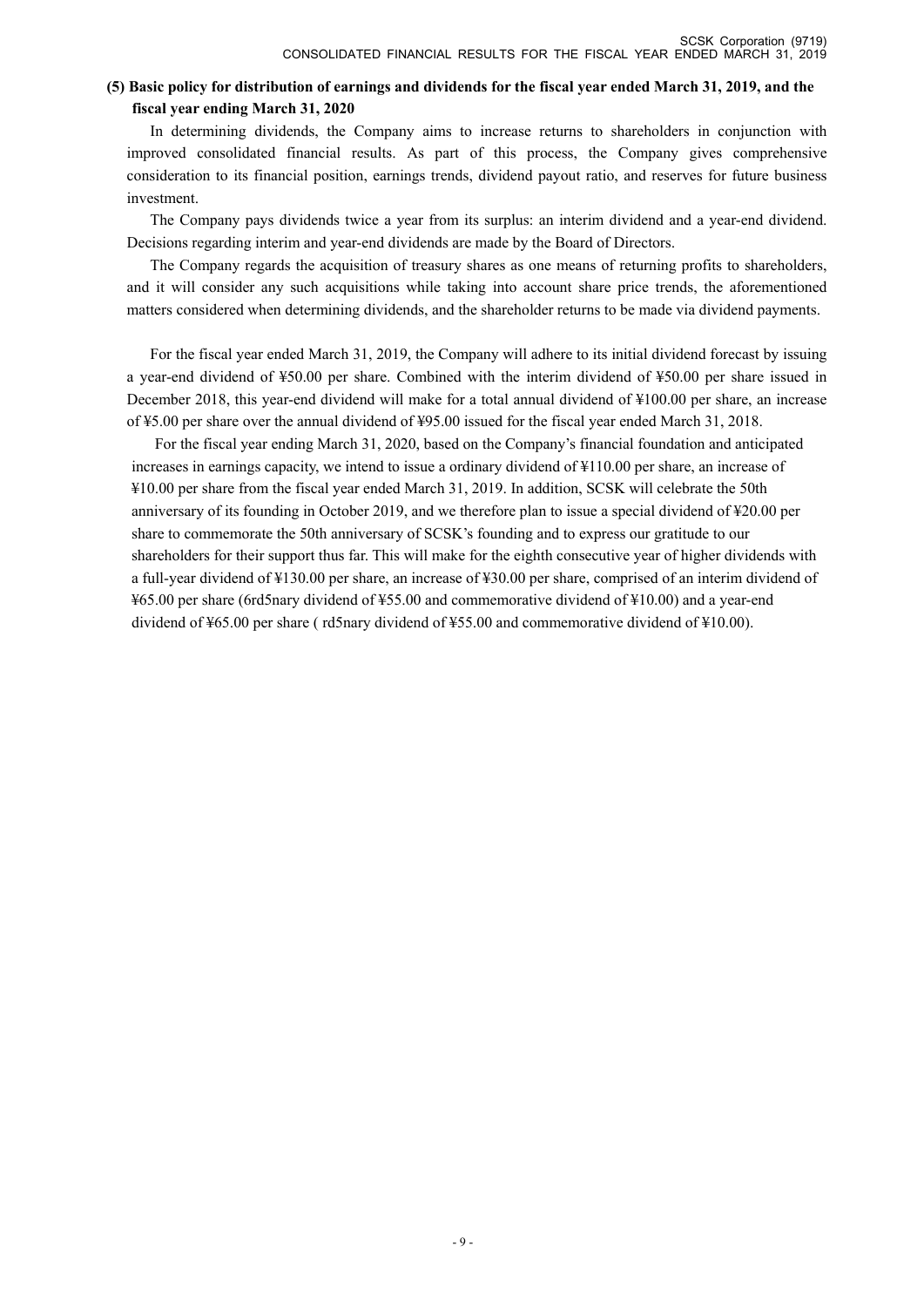# 2. Overview of the Group

 The SCSK Group consists of SCSK, 20 consolidated subsidiaries, 1 equity-method affiliates, and 1 equitymethod non-consolidated affiliate, and offers business service in IT infrastructure, application development, and BPO through collaboration among business segments in Manufacturing & Telecommunication Systems, Distribution & Media Systems, Financial Systems, Global System Solutions & Innovation, Business Solutions, IT Platform Solutions , IT Management , and Other. SCSK's parent company, Sumitomo Corporation, is a major customer.

SCSK Group's business segments and major subsidiaries and affiliates are as in the chart below.



(Notes) 1. In each segment, the Company and its Group companies engage in business directly with customers, while conducting business that complements intra-Group functions.

2. Affiliated companies are primarily consolidated subsidiaries.

(Listed consolidated subsidiaries)

JIEC Co., Ltd.

VeriServe Corporation

(Note) JIEC Co., Ltd., and VeriServe Corporation were delisted from stock exchanges on April 18, 2019, and converted into wholly owned subsidiaries on April 23, 2019, following tender offers for the common shares of these companies' stock that took place over the period from February 1 to March 18, 2019, and a cash-out request issued on March 27, 2019.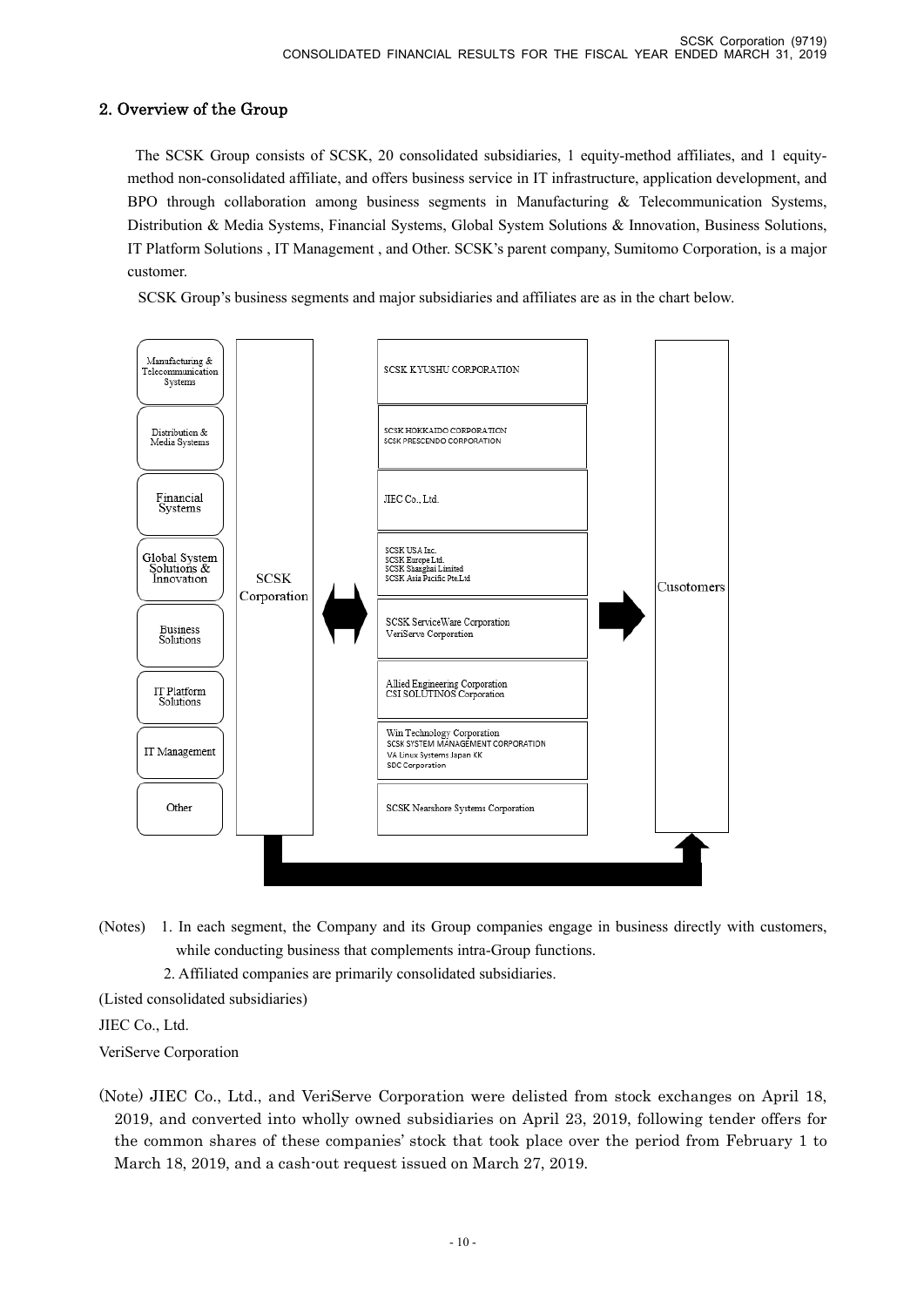#### **3. Management Polices**

#### **(1) Basic Policy**

The Group's management philosophy consists of its mission to "create our future of dreams" and three promises for achieving this mission of "respecting each other," "providing excellent service utilizing reliable technology," and "sustaining growth from a global and future perspective." Based on this management philosophy, we will apply advanced IT services and innovative ideas to resolve the issues faced by our customers and society at large, generate new value through IT, and create a future in line with the aspirations of our customers and society. It is through these efforts that we seek ongoing growth into the future.

### **(2) Management Goals**

The SCSK Group has set forth the following important management goals from the perspective of ensuring further improvements in corporate value through continued business expansion.

- a. Increase operating profit and earnings per share
- b. Improve the operating profit margin and return on equity

#### **(3) Medium- to Long-term Management Strategy**

(i) Progress of Medium-Term Management Plan

The domestic IT services market is anticipated to continue to experience modest growth. At the same time, IT services companies will be pressed to undergo structural changes in order to respond to the diversification of companies' IT needs, the shift from system ownership to usage, the chronic lack of engineers in Japan, and other market conditions. SCSK views such market changes as opportunities for proactive growth, which prompted the Company to launch a medium-term management plan delineating the following three core strategies in April 2015.

#### <Core strategy>

i. Shift to service-oriented businesses

SCSK is moving away from conventional business models, as represented by labor-intensive, contract development, and shifting toward service-oriented businesses that are not dependent on the supply of engineers. Through this shift, the Company aims to address the shortage of engineers in Japan and respond to the diversifying IT needs of customers. We also look to secure surplus growth potential to achieve the rapid growth and high profitability called for by the medium-term management plan. We leverage the intellectual properties cultivated to date as well as our industry-specific operational know-how to offer shared-use and pay-per-usage IT services and create other highly original, high-value-added services that are unique to SCSK. At the same time, SCSK is expanding its business through stable, long-term relationships with customers. These measures are part of our approach toward boosting SCSK's competitiveness.

#### Service Examples

- Desse Next-Generation Contact Center and Multilanguage AI-Powered Interactive Web Agent Desse functions as a next-generation contact center for realizing smooth customer support in response to inquiries from a wide range of channels, including telephones, email, and social media, which have become more common forms of contact as use of smartphones and the Internet spread. In addition, this service features an automated response system that combines a voice recognition system and AI technologies in order to realize efficient user support for a variety of products and services.

- Next Trend Omni-Channel Retailing and Support Service for the Distribution Industry

Next Trend offers total support omni-channel systems, such as Internet and e-commerce systems and contact centers; analysis, planning, and implementation services for the sales and marketing fields; and data linkage and management analysis platforms for customer relationship management and customer management.

#### ii. Promote strategic businesses that capture the changing times

We will prioritize the allocation of management resources to growth industries and fields in which we can demonstrate our strengths, while being mindful of the future potential and growth potential of each area, in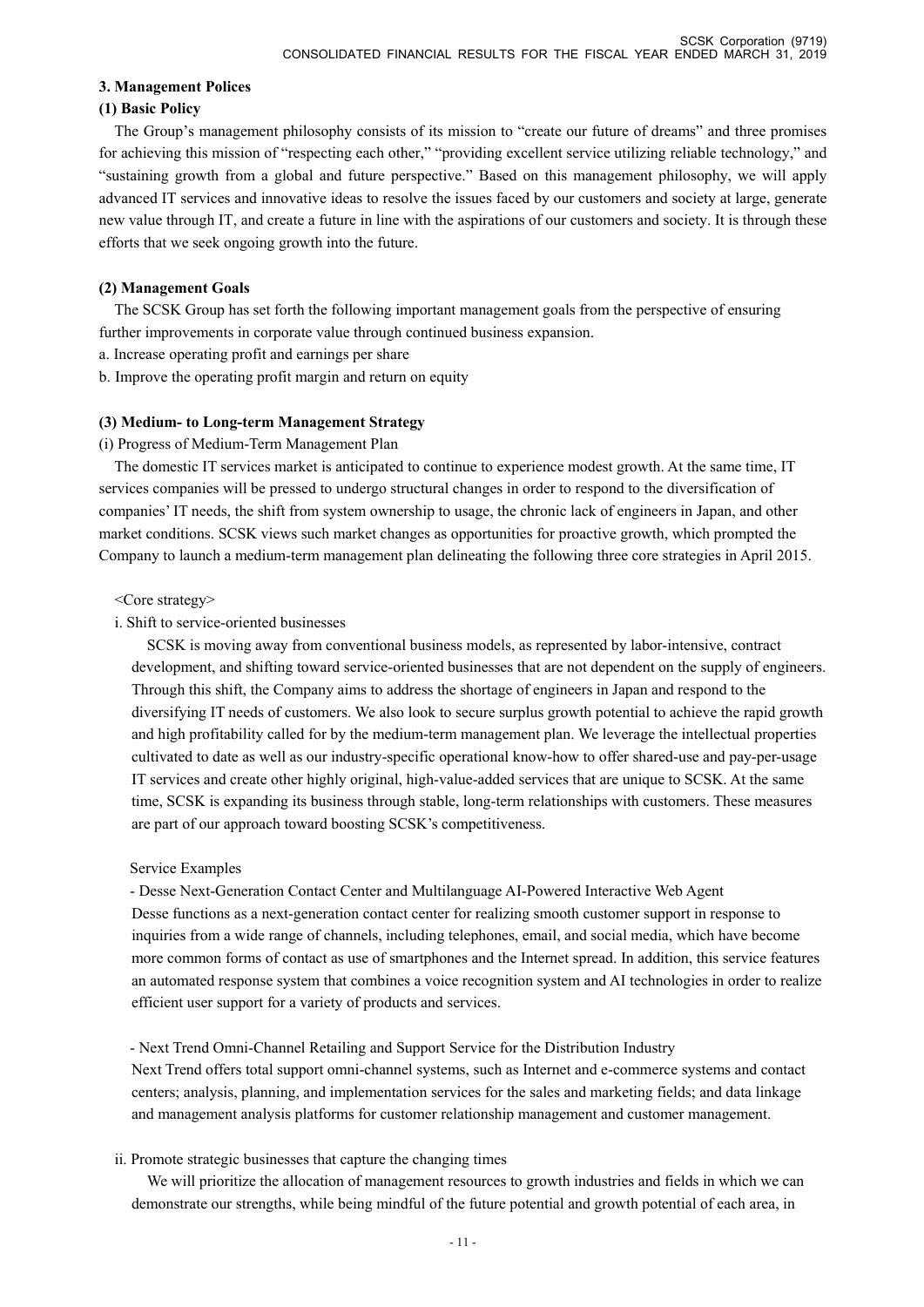order to cultivate future core businesses.

#### Automotive Software Systems Business

SCSK has a strong track record in the development of automotive systems for Japanese automakers. Leveraging this track record, we were among the first to begin model-based development, an approach that contributes to higher quality and efficiency in development, and we have continued to steadily grow our business since. In addition, in October 2015 we commenced sales of QINeS BSW, a proprietarily developed, domestically produced basic software for automotive applications that features a real-time operating system and is compliant with AUTOSAR (AUTomotive Opn System ARchitecture), a standardized architecture for automotive software. We also began providing system develop support services at this time. SCSK is able to supply a full lineup of basic software that forms the foundation of automotive systems and model-based development services that support the development of automotive software systems. In this capacity, we will bolster our staff while investing in research and development and in our business so that SCSK can better contribute to increased competitiveness for Japan's automotive industry.

### iii. Enter into the second stage of global business expansion

SCSK is committed to capturing the IT services demand resulted from customers' overseas expansion efforts or, in other words, the trend toward Japanese companies growing their businesses overseas while maintaining their focus on the Japanese market (SCSK refers to the segment of the market represented by this demand as the "greater Japanese market"). To this end, we are implementing a global strategy of providing high-quality support based on Japanese standards in order to increase the ratio of sales from our global business. Furthermore, in October 2018 SCSK concluded a memorandum of understanding with FPT Corporation (head office: Hanoi, Vietnam), Vietnam's largest ICT company, pertaining to a comprehensive IT services business partnership in the Asia-Pacific region. Through this partnership, we aim to expand our business by bolstering our ability to supply engineers and expanding the scope of the services we provide in the Asia-Pacific region.

#### (ii) Response to Digital Transformations

Recent advancements in artificial intelligence, Internet of Things, and other digital technologies have stimulated a rise in demand for IT investment aimed at improving the efficiency of conventional operations as well as in aggressive IT investment for utilizing IT investments to boost competitiveness or to undertake digital business model transformations. Furthermore, digital technologies have triggered a rise in cross-industry, inter-company co-creation that goes beyond conventional frameworks to create new businesses and services. SCSK seeks to respond to this market change through an ongoing effort to enhance core businesses while shifting management resources to digital transformation-related fields. At the same time, we are reinforcing business foundations in these fields as we engage in co-creation with customers and deploy new services and solutions to generate new value for customers.

1. Enhancement of Business Operations through Manufacturing Innovations

SCSK established the DevOps Innovation Center in April 2019. This organization is tasked with carrying on prior efforts to create proprietary software engineering environments for Companywide application and accelerating initiatives that utilize these environments to realize development that does not entail as much effort and promote DevOps. Moreover, the center will play an important role in enhancing and expanding core businesses and in shifting management resources to digital transformation-related businesses.

### 2. Reinforcement of Business Foundations in Digital Transformation-Related Fields

Established in November 2018, the DX & Innovation Business Committee is responsible for formulating strategies and promoting commercialization efforts in digital transformation-related fields. This committee is complemented by the DX Center, a dedicated organization established in April 2019 to broaden our insight into digital technologies and their application, bolster our digital technology-related staff, and otherwise reinforce our business foundations in digital transformation-related fields. The DX Center is a central organization in SCSK's promotion of digital transformations. It is thus tasked with utilizing digital technologies to support the transformation of customers' business models and processes, developing new services and solutions employing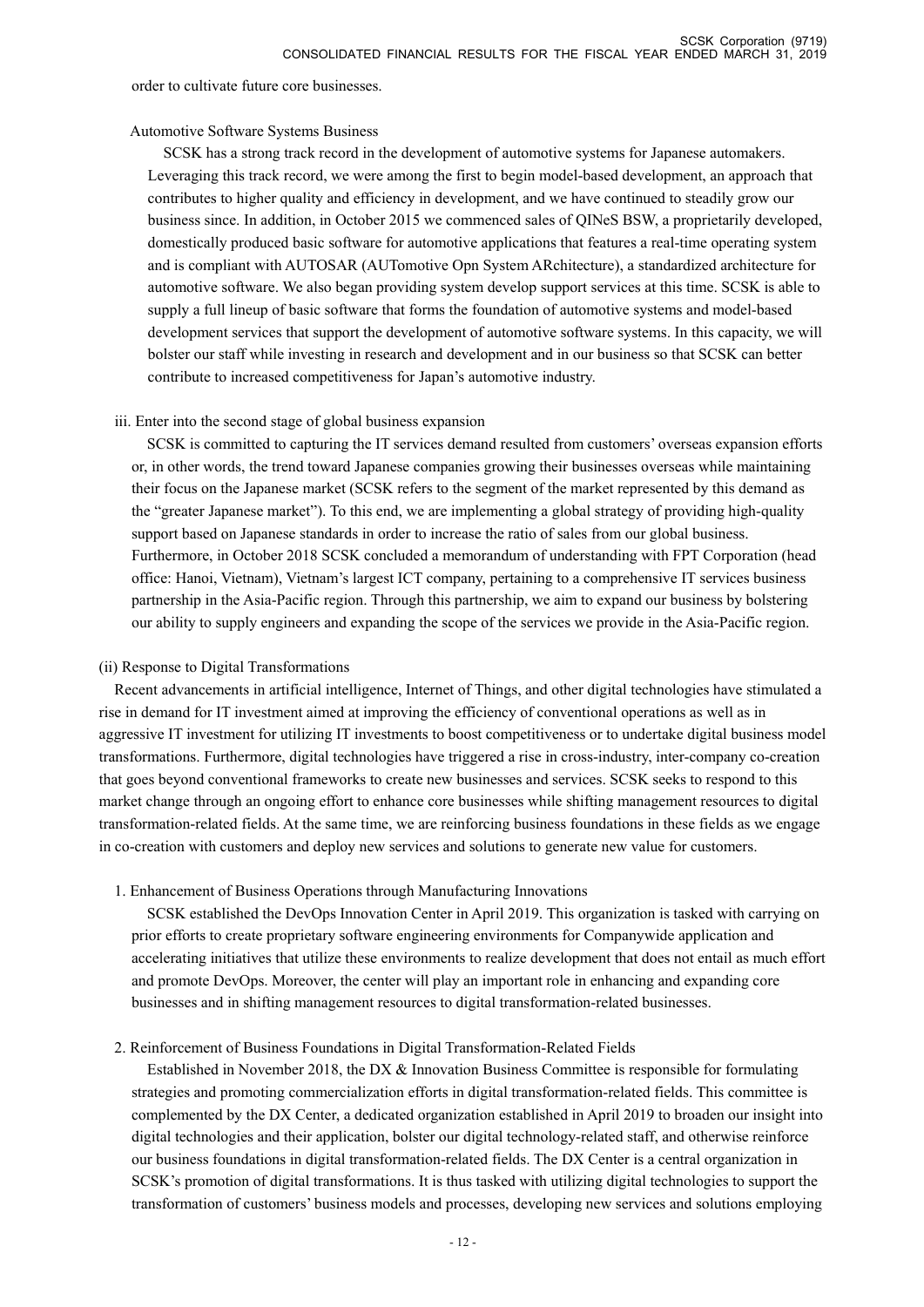SCSK's intellectual properties, and establishing new businesses through co-creation with customers and parent company Sumitomo Corporation.

### 3. Partnership with Plug and Play

In November 2018, SCSK concluded a partnership agreement with Plug and Play (head office: Sunnyvale, California, United States), a world-leading venture capital and accelerator firm that supports start-ups together with major companies. The goal of this partnership is to enhance and expand upon the Group's operations in existing service and technological fields. Through this partnership, we will seek to gain information and insight from Plug and Play's U.S. head office while creating business opportunities primarily in digital transformationrelated fields.

### (iii) Human Resource Development and Workplace Cultivation

Changes in the domestic IT services market are driving diversification in the types of IT human resources needed. It can therefore be expected that there will be a rise in demand for human resources that are talented at creating value, by supporting the innovation of customers' businesses or working with customers to create new value, along with demand for traditional human resources adept at resolving issues. SCSK thus sees a need to implement human resource development measures that are matched to the changing market while helping all of its employees better exercise their talents and individuality and feel energized in their work. Through these efforts, we aim to realize a virtuous cycle in which we generate higher value for customers and are thereby able to achieve more substantial corporate performance and growth and subsequently issue greater returns to stakeholders. This is one of the reasons we are focused on cultivating a workplace environment in which employees can more easily exercise their talents.

As part of our efforts on this front, we are promoting health and productivity management and working style reforms, which are focused on reducing overtime work, encouraging employees to use their paid vacation days, and implementing a remote work program that allows employees to work at home or at other locations. Other examples of working style reforms include programs that support employees in balancing their work with childrearing or nursing care, systems enabling employees to take side jobs, the implementation and expansion of employee career development support programs, and the cultivation of workplace environments that are conducive to work by employees of all ages, genders, physical and mental capacities, and nationalities. We continue to expand the scope of our working styles reforms while promoting such reforms.

These efforts and their results have earned recognition from a variety of organizations. For example, SCSK was selected for inclusion among other companies that promote ongoing, Companywide diversity management in the Diversity Management Selection 100 Prime program sponsored by the Ministry of Economy, Trade and Industry. SCSK also received the Human Resources Prize at the NIKKEI Smart Work Awards 2019 organized by Nikkei Inc. as well as a special encouragement award in the Minister of Health, Labour and Welfare's awards for enterprises that promote telework. Furthermore, the Company has been granted the Nadeshiko Brand and Health and Productivity Management Brand designations, organized jointly by the Ministry of Economy, Trade and Industry and the Tokyo Stock Exchange, for five consecutive years.

### **4. Basic Policy on the Selection of Accounting Standards**

For its accounting standards, the Group applies J-GAAP to ensure that its consolidated financial statements can be compared across time and with other companies in the same industry in Japan.

The Company is examining the possibility of voluntarily adopting International Financial Reporting Standards.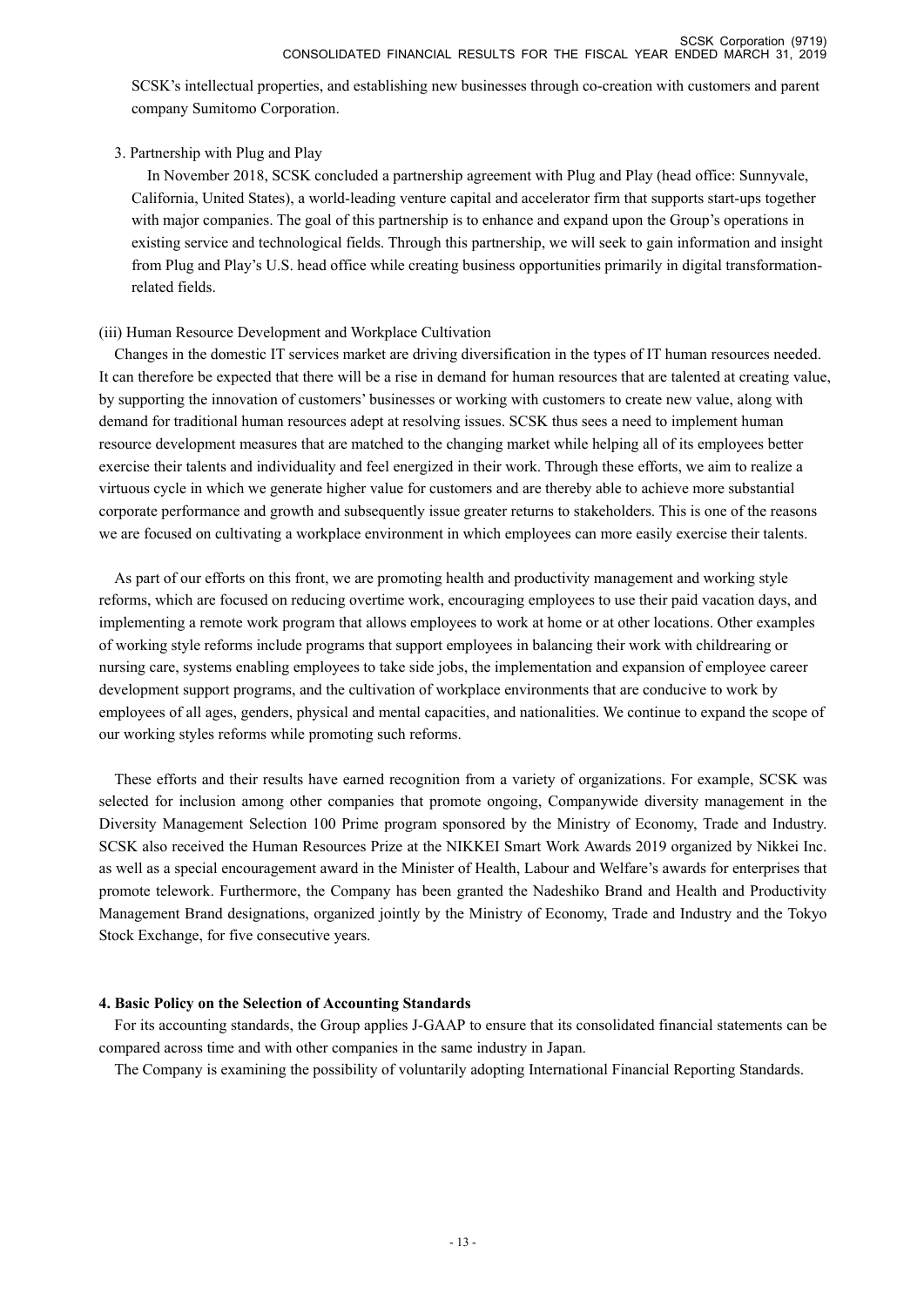### **5. Consolidated Financial Statements**

 **(1) Consolidated Balance Sheets** 

|                                         |                     | (Millions of yen)   |
|-----------------------------------------|---------------------|---------------------|
|                                         | As of Mar. 31, 2018 | As of Mar. 31, 2019 |
| Assets                                  |                     |                     |
| Current assets                          |                     |                     |
| Cash and deposits                       | 16,456              | 21,170              |
| Notes and accounts receivable - trade   | 66,665              | 74,698              |
| Lease receivables and investment assets | 396                 | 334                 |
| Merchandise and finished goods          | 5,137               | 7,831               |
| Work in process                         | 900                 | 360                 |
| Raw materials and supplies              | 49                  | 117                 |
| Deposits paid                           | 83,340              | 85,028              |
| Other                                   | 10,779              | 11,496              |
| Allowance for doubtful accounts         | $-41$               | $-31$               |
| Total current assets                    | 183,684             | 201,007             |
| Non-current assets                      |                     |                     |
| Property, plant and equipment           |                     |                     |
| Buildings and structures, net           | 31,543              | 43,566              |
| Tools, furniture and fixtures, net      | 7,802               | 9,233               |
| Land                                    | 19,821              | 14,169              |
| Leased assets, net                      | 1,714               | 1,552               |
| Construction in progress                | 12,581              | 2,310               |
| Other, net                              |                     | $\theta$            |
| Total property, plant and equipment     | 73,464              | 70,833              |
| Intangible assets                       |                     |                     |
| Goodwill                                | 84                  | 53                  |
| Other                                   | 9,472               | 8,155               |
| Total intangible assets                 | 9,556               | 8,208               |
| Investments and other assets            |                     |                     |
| Investment securities                   | 10,625              | 11,773              |
| Long-term prepaid expenses              | 1,202               | 1,563               |
| Leasehold and guarantee deposits        | 6,909               | 6,759               |
| Deferred tax assets                     | 17,297              | 13,709              |
| Other                                   | 1,294               | 1,042               |
| Allowance for doubtful accounts         | $-119$              | $-53$               |
| Total investments and other assets      | 37,209              | 34,794              |
| Total non-current assets                | 120,229             | 113,837             |
| Total assets                            | 303,914             | 314,844             |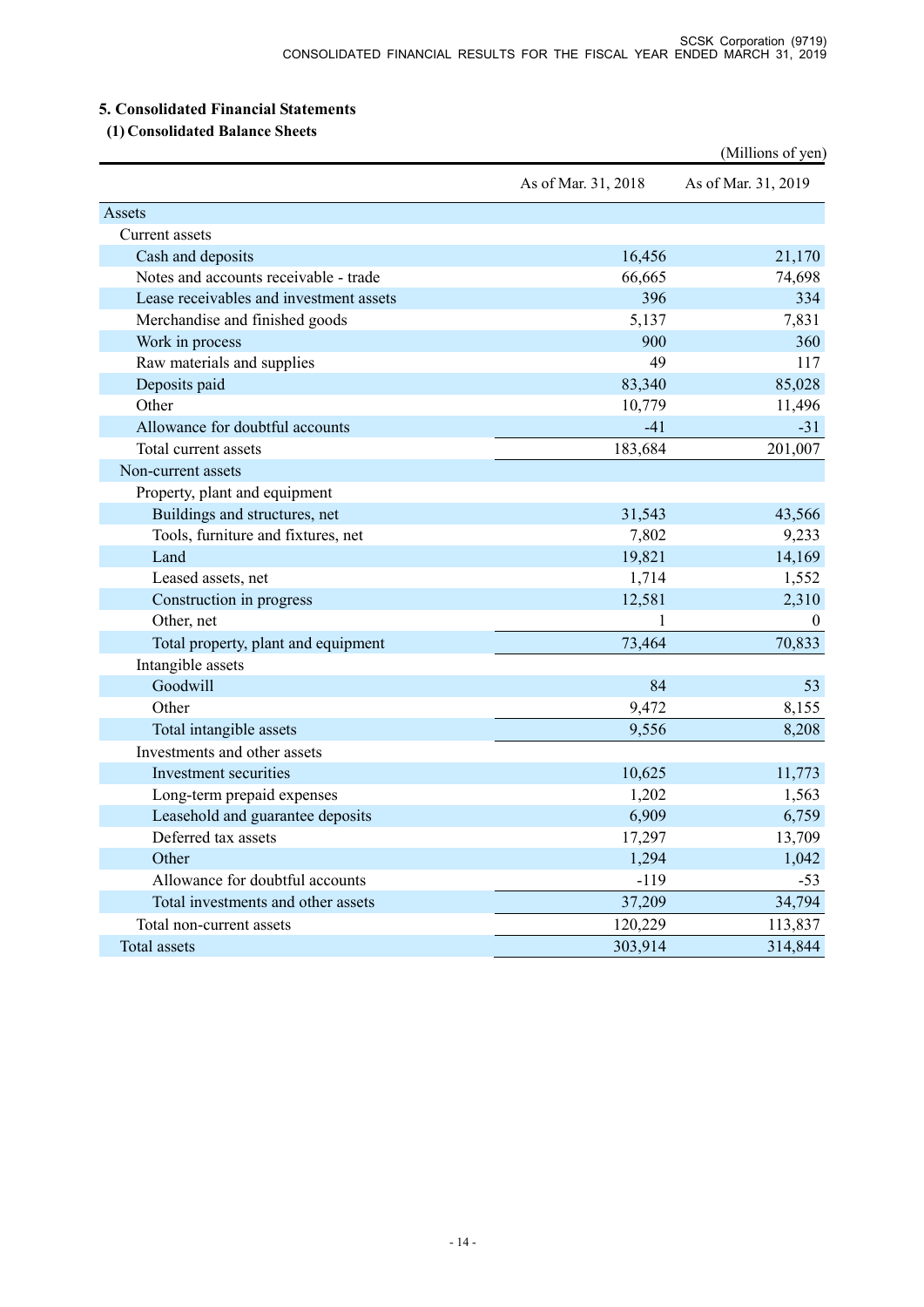(Millions of yen)

|                                                                         | As of Mar. 31, 2018 | As of Mar. 31, 2019 |
|-------------------------------------------------------------------------|---------------------|---------------------|
| Liabilities                                                             |                     |                     |
| <b>Current liabilities</b>                                              |                     |                     |
| Notes and accounts payable - trade                                      | 20,013              | 22,087              |
| Short-term loans payable                                                | 10,000              | 15,000              |
| Current portion of long-term loans payable                              | 5,000               |                     |
| Lease obligations                                                       | 975                 | 843                 |
| Income taxes payable                                                    | 4,802               | 4,898               |
| Provision for bonuses                                                   | 5,651               | 5,910               |
| Provision for bonuses for directors (and other<br>officers)             | 79                  | 57                  |
| Provision for loss on construction contracts                            | 329                 | 228                 |
| Other                                                                   | 23,712              | 23,499              |
| Total current liabilities                                               | 70,564              | 72,525              |
| Non-current liabilities                                                 |                     |                     |
| Bonds payable                                                           | 30,000              | 40,000              |
| Lease obligations                                                       | 2,183               | 1,909               |
| Provision for retirement benefits for directors (and<br>other officers) | 20                  | 20                  |
| Retirement benefit liability                                            | 1,468               | 2,902               |
| Asset retirement obligations                                            | 2,391               | 2,779               |
| Long-term leasehold and guarantee deposits                              | 603                 | 154                 |
| Other                                                                   | 80                  | 83                  |
| Total non-current liabilities                                           | 36,748              | 47,850              |
| <b>Total liabilities</b>                                                | 107,313             | 120,375             |
| Net assets                                                              |                     |                     |
| Shareholders' equity                                                    |                     |                     |
| Capital stock                                                           | 21,152              | 21,152              |
| Capital surplus                                                         | 1,299               |                     |
| Retained earnings                                                       | 168,363             | 175,223             |
| Treasury shares                                                         | $-711$              | $-694$              |
| Total shareholders' equity                                              | 190,104             | 195,681             |
| Accumulated other comprehensive income                                  |                     |                     |
| Valuation difference on available-for-sale securities                   | 2,274               | 2,076               |
| Deferred gains or losses on hedges                                      | $-5$                | $-21$               |
| Foreign currency translation adjustment                                 | $-154$              | $-182$              |
| Remeasurements of defined benefit plans                                 | $-3,004$            | $-4,141$            |
| Total accumulated other comprehensive income                            | $-890$              | $-2,269$            |
| Share acquisition rights                                                | 57                  | 40                  |
| Non-controlling interests                                               | 7,329               | 1,015               |
| Total net assets                                                        | 196,600             | 194,468             |
| Total liabilities and net assets                                        | 303,914             | 314,844             |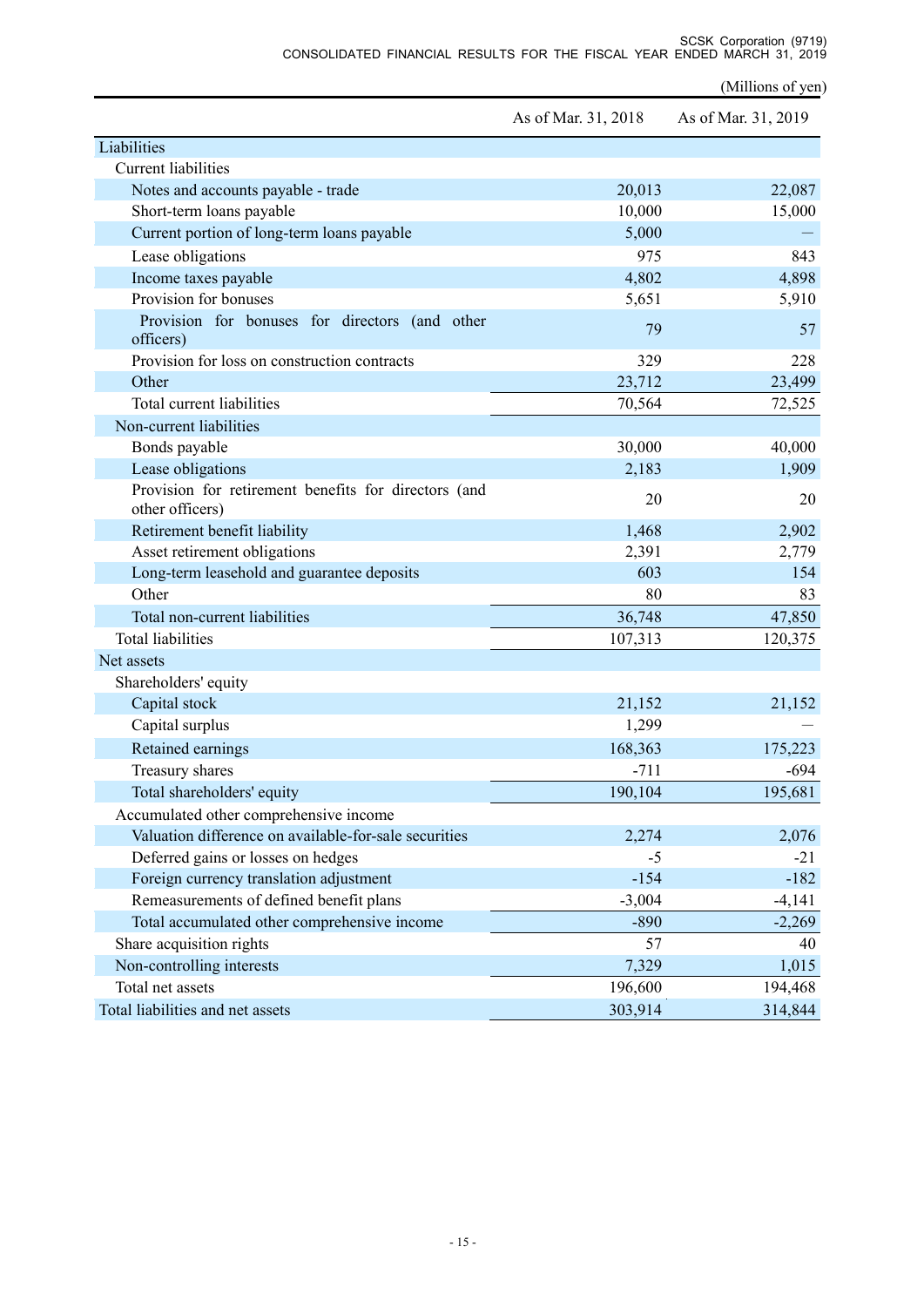# **(2) Consolidated Statements of Income and Comprehensive Income**

### **Consolidated Statements of Income**

|                                                                                             |                                       | (Millions of yen)                     |
|---------------------------------------------------------------------------------------------|---------------------------------------|---------------------------------------|
|                                                                                             | From Apr. 1, 2017<br>to Mar. 31, 2018 | From Apr. 1, 2018<br>to Mar. 31, 2019 |
| Net sales                                                                                   | 336,654                               | 358,654                               |
| Cost of sales                                                                               | 253,098                               | 269,912                               |
| Gross profit                                                                                | 83,555                                | 88,742                                |
| Selling, general and administrative expenses                                                | 48,953                                | 50,363                                |
| Operating profit                                                                            | 34,602                                | 38,378                                |
| Non-operating income                                                                        |                                       |                                       |
| Interest income                                                                             | 91                                    | 65                                    |
| Dividend income                                                                             | 66                                    | 71                                    |
| Share of profit of entities accounted for using equity<br>method                            | 537                                   | 750                                   |
| Gain on sales of investment securities                                                      | 56                                    |                                       |
| Hoard profit of prepaid card                                                                | 1,006                                 |                                       |
| Other                                                                                       | 313                                   | 173                                   |
| Total non-operating income                                                                  | 2,071                                 | 1,061                                 |
| Non-operating expenses                                                                      |                                       |                                       |
| Interest expenses                                                                           | 126                                   | 115                                   |
| Loss on sales of investment securities                                                      | 1                                     | 2                                     |
| Bond issuance cost                                                                          | 48                                    | 48                                    |
| Subsidiary stock acquisition-related cost                                                   |                                       | 495                                   |
| Other                                                                                       | 206                                   | 128                                   |
| Total non-operating expenses                                                                | 382                                   | 789                                   |
| Ordinary profit                                                                             | 36,291                                | 38,650                                |
| Extraordinary income                                                                        |                                       |                                       |
| Gain on sales of non-current assets                                                         | $\overline{2}$                        | 371                                   |
| Gain on sales of investment securities                                                      | 10,756                                | 1,024                                 |
| Gain on sales of memberships                                                                |                                       | $\boldsymbol{0}$                      |
| Gain on step acquisitions                                                                   |                                       | 47                                    |
| Total extraordinary income                                                                  | 10,759                                | 1,443                                 |
| <b>Extraordinary</b> losses                                                                 |                                       |                                       |
| Loss on retirement of non-current assets                                                    | 750                                   | 57                                    |
| Loss on sales of non-current assets                                                         | 32                                    | 44                                    |
| Non recurring depreciation on software                                                      | 1,231                                 |                                       |
| Impairment loss                                                                             | 1,425                                 |                                       |
| Loss on sales of investment securities                                                      | 10                                    | $\mathbf{1}$                          |
| Loss on valuation of investment securities                                                  | 101                                   |                                       |
| Loss on sales of membership                                                                 |                                       | $\boldsymbol{0}$                      |
| Loss on valuation of membership                                                             | 10                                    |                                       |
| Compensation expenses                                                                       |                                       | 294                                   |
| Disaster loss                                                                               |                                       | 217                                   |
|                                                                                             |                                       |                                       |
| Total extraordinary losses                                                                  | 3,561                                 | 615                                   |
| Profit before income taxes                                                                  | 43,489                                | 39,477                                |
| Income taxes - current                                                                      | 6,093                                 | 6,567                                 |
| Income taxes - deferred                                                                     | 4,099                                 | 4,221                                 |
| Total income taxes<br>Profit                                                                | 10,192                                | 10,788                                |
|                                                                                             | 33,296                                | 28,688                                |
| Profit attributable to non-controlling interests<br>Profit attributable to owners of parent | 807<br>32,488                         | 796<br>27,892                         |
|                                                                                             |                                       |                                       |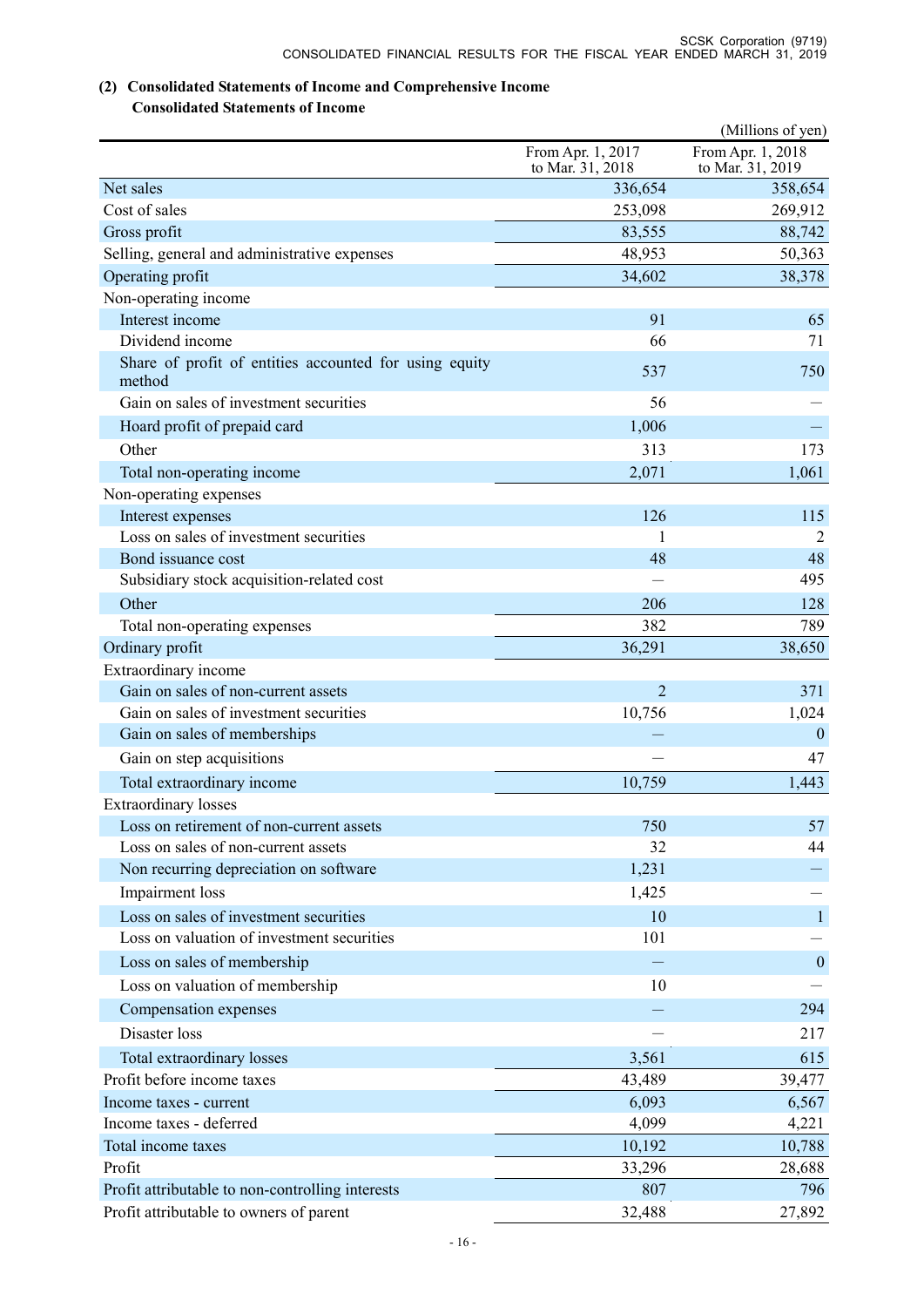### **Consolidated Statements of Comprehensive Income**

|                                                                                      |                                       | (Millions of yen)                     |
|--------------------------------------------------------------------------------------|---------------------------------------|---------------------------------------|
|                                                                                      | From Apr. 1, 2017<br>to Mar. 31, 2018 | From Apr. 1, 2018<br>to Mar. 31, 2019 |
| Profit                                                                               | 33,296                                | 28,688                                |
| Other comprehensive income                                                           |                                       |                                       |
| Valuation difference on available-for-sale securities                                | $-48$                                 | $-185$                                |
| Deferred gains or losses on hedges                                                   | $-0$                                  | $-15$                                 |
| Foreign currency translation adjustment                                              | $-98$                                 | $-20$                                 |
| Remeasurements of defined benefit plans, net of tax                                  | $-203$                                | $-1,199$                              |
| Share of other comprehensive income of entities<br>accounted for using equity method | 45                                    | $-18$                                 |
| Total other comprehensive income                                                     | $-305$                                | $-1,440$                              |
| Comprehensive income                                                                 | 32,990                                | 27,248                                |
| Comprehensive income attributable to                                                 |                                       |                                       |
| Comprehensive income attributable to owners of parent                                | 32,197                                | 26,513                                |
| Comprehensive income attributable to non-controlling<br>interests                    | 793                                   | 735                                   |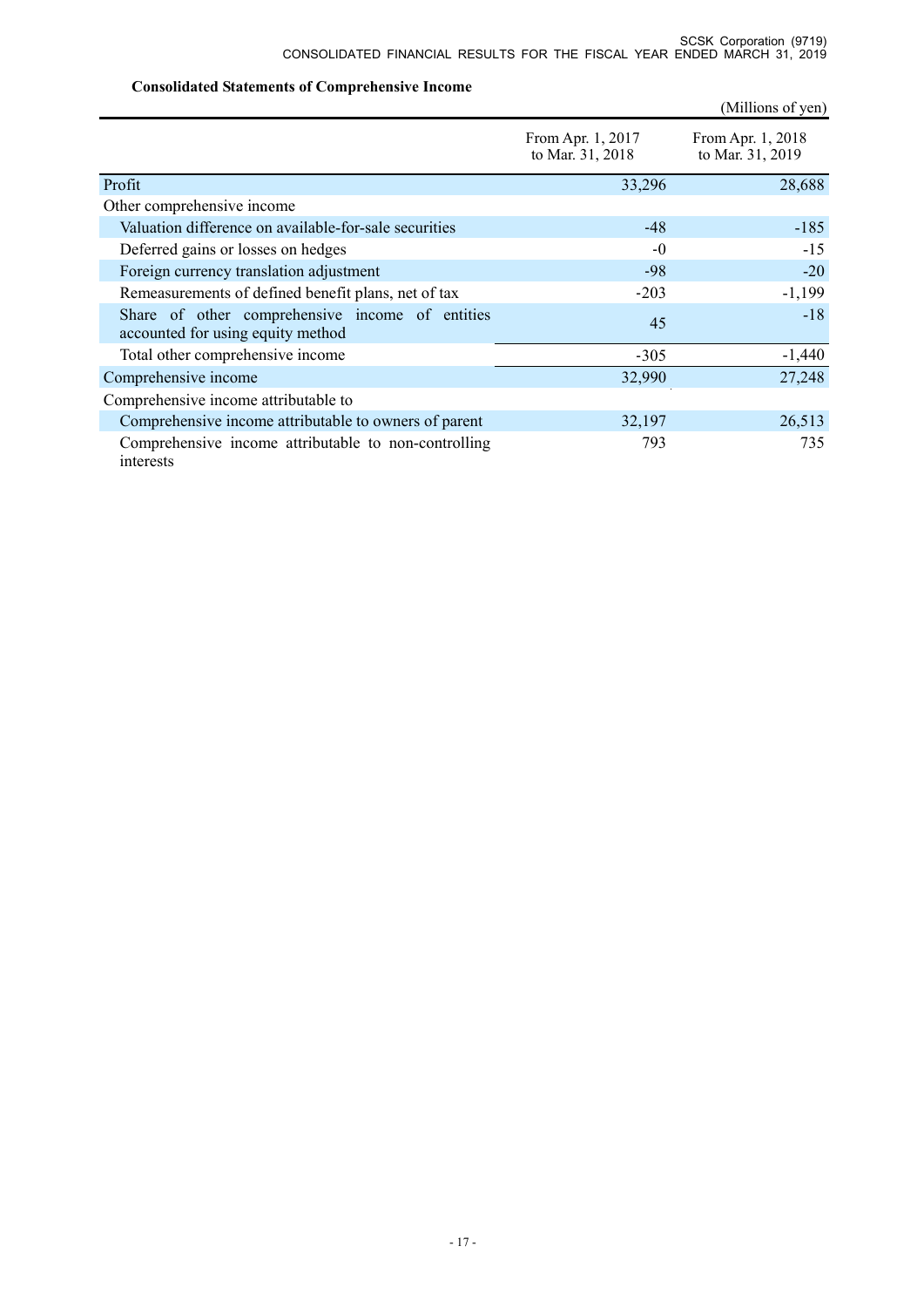### **(3) Consolidated Statements of Change in Net Assets**

Previous fiscal year (April 1, 2017- March 31, 2018)

|                                                                                                                                                 |               |                      |                   |                 | (Millions of yen)             |  |  |
|-------------------------------------------------------------------------------------------------------------------------------------------------|---------------|----------------------|-------------------|-----------------|-------------------------------|--|--|
|                                                                                                                                                 |               | Shareholders' equity |                   |                 |                               |  |  |
|                                                                                                                                                 | Capital stock | Capital surplus      | Retained earnings | Treasury shares | Total shareholders'<br>equity |  |  |
| Balance at<br>April 1, 2017                                                                                                                     | 21,152        | 3,047                | 151,722           | $-8,425$        | 167,497                       |  |  |
| Changes of<br>items during<br>period                                                                                                            |               |                      |                   |                 |                               |  |  |
| Dividends of<br>surplus                                                                                                                         |               |                      | $-9,883$          |                 | $-9,883$                      |  |  |
| Profit<br>attributable<br>to owners of<br>parent                                                                                                |               |                      | 32,488            |                 | 32,488                        |  |  |
| Change in<br>ownership<br>interest of<br>parent due to<br>transactions<br>with non-<br>controlling<br>interests                                 |               | 1                    |                   |                 | $\mathbf{1}$                  |  |  |
| Purchase of<br>treasury<br>shares                                                                                                               |               |                      |                   | $-22$           | $-22$                         |  |  |
| Disposal<br>$\overline{of}$<br>treasury<br>shares                                                                                               |               | $-5$                 |                   | 20              | 15                            |  |  |
| Retirement<br>$_{\mathrm{of}}$<br>treasury<br>shares                                                                                            |               | $-7,708$             |                   | 7,708           |                               |  |  |
| Transfer<br>to<br>capital<br>surplus from<br>retained<br>earnings                                                                               |               | 5,965                | $-5,965$          |                 |                               |  |  |
| Change<br>in<br>treasury<br>shares<br>arising from<br>change<br>in<br>in<br>equity<br>entities<br>accounted<br>using<br>for<br>equity<br>method |               |                      |                   | 7               | $\tau$                        |  |  |
| Net changes<br>$_{\mathrm{of}}$<br>items<br>other<br>than<br>shareholders'<br>equity                                                            |               |                      |                   |                 |                               |  |  |
| Total changes<br>of items during<br>period                                                                                                      |               | $-1,747$             | 16,640            | 7,714           | 22,607                        |  |  |
| Balance<br>$\operatorname{at}$<br>31,<br>March<br>2018                                                                                          | 21,152        | 1,299                | 168,363           | $-711$          | 190,104                       |  |  |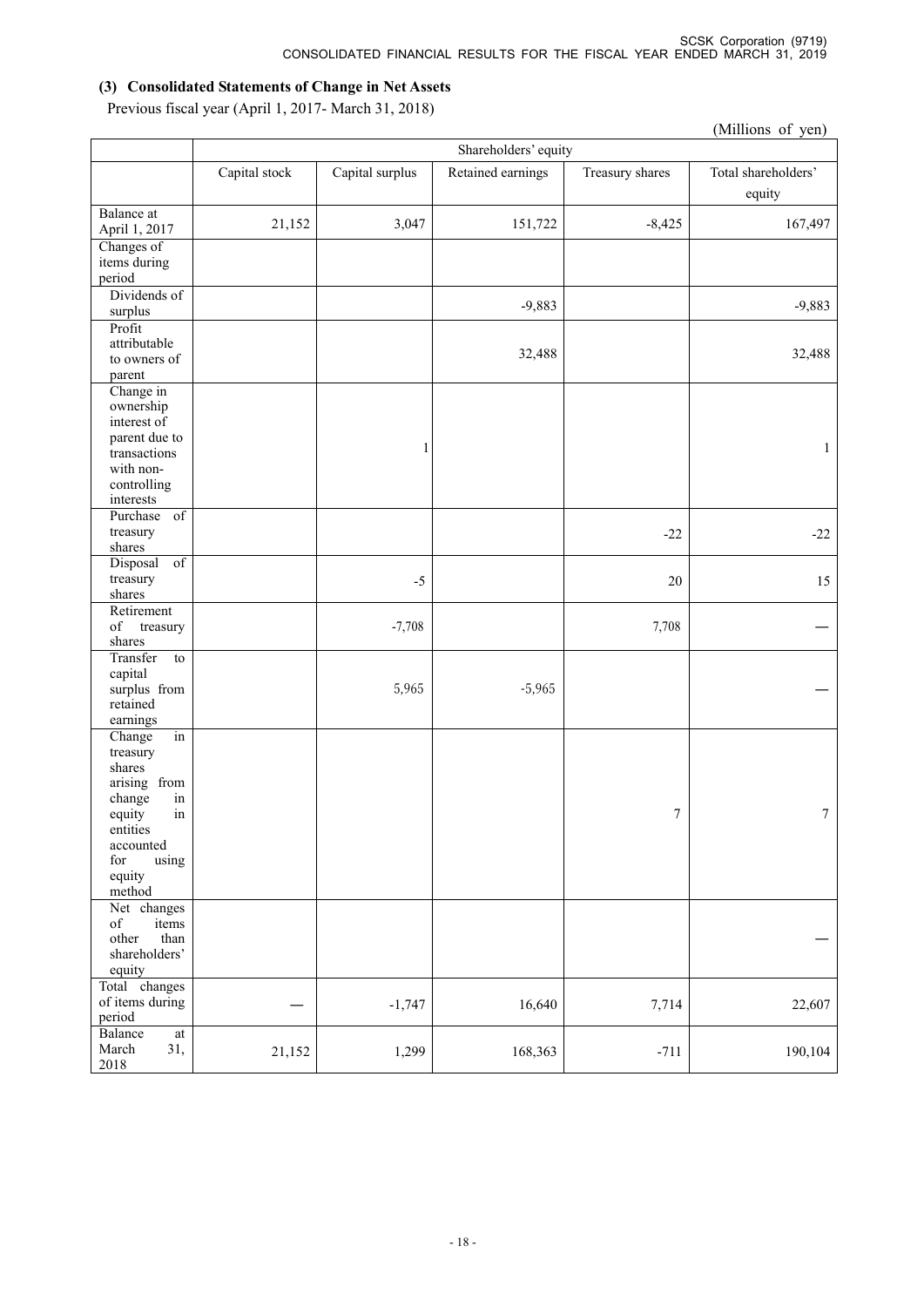|                                                                                                                                  |                                                                       |                                             |                                                      |                                                      |                                                               |                                     |                                  | (Millions of yen)   |
|----------------------------------------------------------------------------------------------------------------------------------|-----------------------------------------------------------------------|---------------------------------------------|------------------------------------------------------|------------------------------------------------------|---------------------------------------------------------------|-------------------------------------|----------------------------------|---------------------|
|                                                                                                                                  |                                                                       |                                             | Accumulated other comprehensive income               |                                                      |                                                               |                                     |                                  |                     |
|                                                                                                                                  | Valuation<br>difference<br>on<br>available-<br>for-sale<br>securities | Deferred<br>gains or<br>losses on<br>hedges | Foreign<br>currency<br>translation<br>adjustmen<br>t | Remeasur<br>ements of<br>defined<br>benefit<br>plans | Total<br>accumulat<br>ed other<br>comprehe<br>nsive<br>income | Subscription<br>rights to<br>shares | Non-<br>controlling<br>interests | Total net<br>assets |
| Balance at<br>April 1, 2017                                                                                                      | 2,308                                                                 | $-5$                                        | $-73$                                                | $-2,829$                                             | $-599$                                                        | 70                                  | 6,706                            | 173,674             |
| Changes of<br>items during<br>period                                                                                             |                                                                       |                                             |                                                      |                                                      |                                                               |                                     |                                  |                     |
| Dividends of<br>surplus                                                                                                          |                                                                       |                                             |                                                      |                                                      |                                                               |                                     |                                  | $-9,883$            |
| Profit<br>attributable to<br>owners of<br>parent                                                                                 |                                                                       |                                             |                                                      |                                                      |                                                               |                                     |                                  | 32,488              |
| Change in<br>ownership<br>interest of<br>parent due to<br>transactions<br>with non-<br>controlling<br>interests                  |                                                                       |                                             |                                                      |                                                      |                                                               |                                     |                                  | $\mathbf{1}$        |
| Purchase<br>$\overline{\text{of}}$<br>treasury<br>shares                                                                         |                                                                       |                                             |                                                      |                                                      |                                                               |                                     |                                  | $-22$               |
| $\overline{\text{of}}$<br>Disposal<br>treasury<br>shares                                                                         |                                                                       |                                             |                                                      |                                                      |                                                               |                                     |                                  | 15                  |
| Retirement of<br>treasury<br>shares                                                                                              |                                                                       |                                             |                                                      |                                                      |                                                               |                                     |                                  |                     |
| Transfer<br>to<br>capital<br>surplus from<br>retained<br>earnings                                                                |                                                                       |                                             |                                                      |                                                      |                                                               |                                     |                                  |                     |
| in<br>Change<br>treasury<br>shares arising<br>from change<br>in equity in<br>entities<br>accounted for<br>using equity<br>method |                                                                       |                                             |                                                      |                                                      |                                                               |                                     |                                  | $\tau$              |
| Net changes<br>of items other<br>than<br>shareholders'<br>equity                                                                 | $-34$                                                                 | $-0$                                        | $-80$                                                | $-175$                                               | $-291$                                                        | $-12$                               | 622                              | 319                 |
| Total changes<br>of items during<br>period                                                                                       | $-34$                                                                 | -0                                          | $-80$                                                | $-175$                                               | $-291$                                                        | $-12$                               | 622                              | 22,926              |
| Balance<br>at<br>March 31, 2018                                                                                                  | 2,274                                                                 | $-5$                                        | $-154$                                               | $-3,004$                                             | $-890$                                                        | 57                                  | 7,329                            | 196,600             |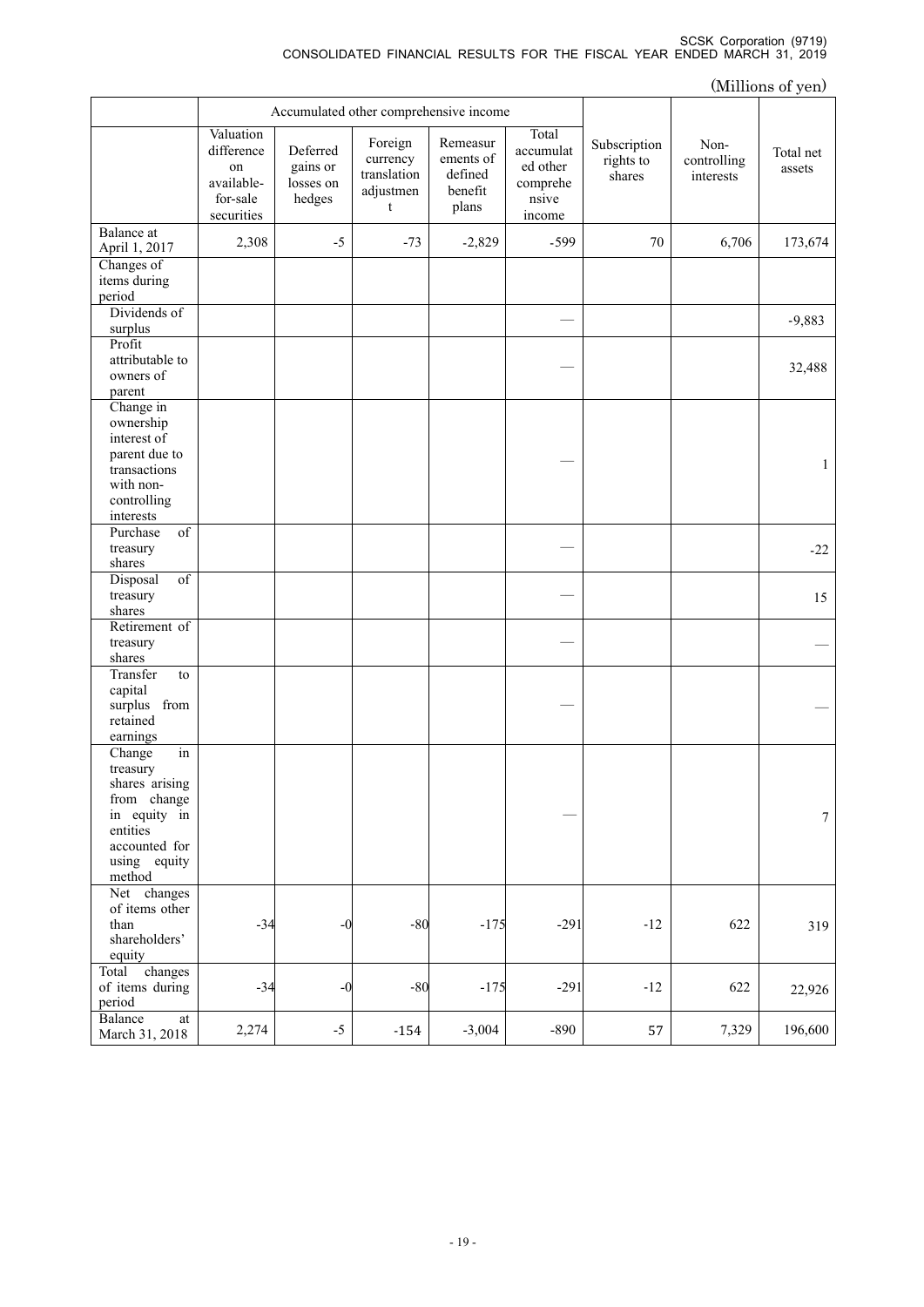Fiscal year under review (April 1, 2018- March 31, 2019)

|                                                                                                                                  |               |                 |                      |                 | (Millions of yen)                |
|----------------------------------------------------------------------------------------------------------------------------------|---------------|-----------------|----------------------|-----------------|----------------------------------|
|                                                                                                                                  |               |                 | Shareholders' equity |                 |                                  |
|                                                                                                                                  | Capital stock | Capital surplus | Retained earnings    | Treasury shares | Total<br>shareholders'<br>equity |
| Balance at<br>April 1, 2018                                                                                                      | 21,152        | 1,299           | 168,363              | $-711$          | 190,104                          |
| Changes of<br>items during<br>period                                                                                             |               |                 |                      |                 |                                  |
| Dividends of<br>surplus                                                                                                          |               |                 | $-10,144$            |                 | $-10,144$                        |
| Profit<br>attributable to<br>owners of<br>parent                                                                                 |               |                 | 27,892               |                 | 27,892                           |
| Change in<br>ownership<br>interest of<br>parent due to<br>transactions<br>with non-<br>controlling<br>interests                  |               | $-12,178$       |                      |                 | $-12,178$                        |
| Purchase<br>$\overline{\text{of}}$<br>treasury<br>shares                                                                         |               |                 |                      | $-11$           | $-11$                            |
| $\overline{of}$<br>Disposal<br>treasury<br>shares                                                                                |               | $\text{-}8$     |                      | 28              | 19                               |
| Retirement of<br>treasury<br>shares                                                                                              |               |                 |                      |                 |                                  |
| Transfer<br>to<br>capital<br>surplus from<br>retained<br>earnings                                                                |               | 10,887          | $-10,887$            |                 |                                  |
| in<br>Change<br>treasury<br>shares arising<br>from change<br>in equity in<br>entities<br>accounted for<br>using equity<br>method |               |                 |                      |                 |                                  |
| Net changes<br>of items other<br>than<br>shareholders'<br>equity                                                                 |               |                 |                      |                 |                                  |
| changes<br>Total<br>of items during<br>period                                                                                    |               | $-1,299$        | 6,860                | 16              | 5,577                            |
| Balance<br>$\operatorname{at}$<br>March 31, 2019                                                                                 | 21,152        |                 | 175,223              | $-694$          | 195,681                          |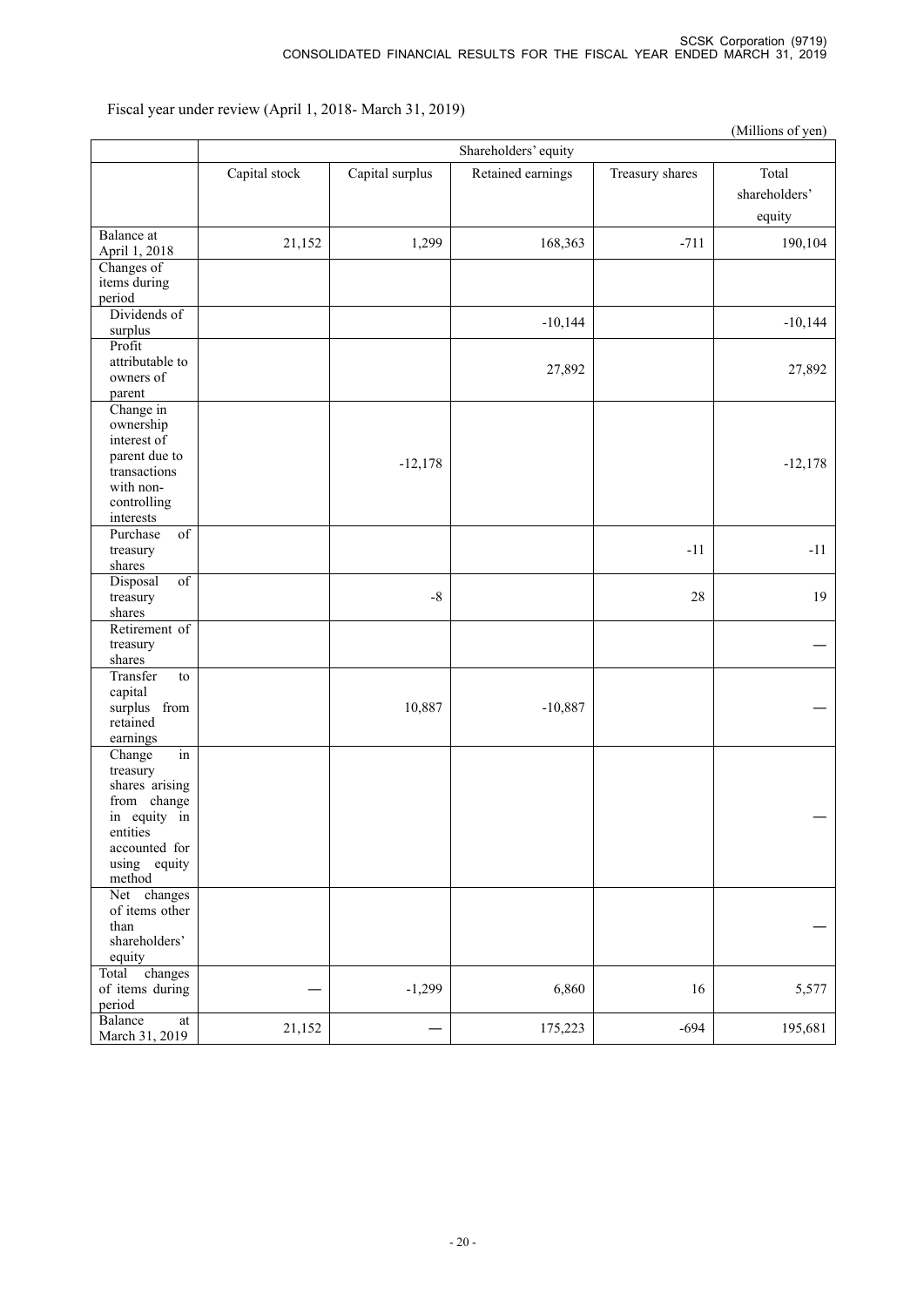|                                                                                                                                  |                                                                       |                                             |                                                      |                                                      |                                                               |                                     |                                  | (Millions of yen)   |
|----------------------------------------------------------------------------------------------------------------------------------|-----------------------------------------------------------------------|---------------------------------------------|------------------------------------------------------|------------------------------------------------------|---------------------------------------------------------------|-------------------------------------|----------------------------------|---------------------|
|                                                                                                                                  | Accumulated other comprehensive income                                |                                             |                                                      |                                                      |                                                               |                                     |                                  |                     |
|                                                                                                                                  | Valuation<br>difference<br>on<br>available-<br>for-sale<br>securities | Deferred<br>gains or<br>losses on<br>hedges | Foreign<br>currency<br>translation<br>adjustmen<br>t | Remeasur<br>ements of<br>defined<br>benefit<br>plans | Total<br>accumulat<br>ed other<br>comprehe<br>nsive<br>income | Subscription<br>rights to<br>shares | Non-<br>controlling<br>interests | Total net<br>assets |
| Balance at<br>April 1, 2018                                                                                                      | 2,274                                                                 | $-5$                                        | $-154$                                               | $-3,004$                                             | $-890$                                                        | 57                                  | 7,329                            | 196,600             |
| Changes of<br>items during<br>period                                                                                             |                                                                       |                                             |                                                      |                                                      |                                                               |                                     |                                  |                     |
| Dividends of<br>surplus                                                                                                          |                                                                       |                                             |                                                      |                                                      |                                                               |                                     |                                  | $-10,144$           |
| Profit<br>attributable to<br>owners of<br>parent                                                                                 |                                                                       |                                             |                                                      |                                                      |                                                               |                                     |                                  | 27,892              |
| Change in<br>ownership<br>interest of<br>parent due to<br>transactions<br>with non-<br>controlling<br>interests                  |                                                                       |                                             |                                                      |                                                      |                                                               |                                     |                                  | $-12,178$           |
| of<br>Purchase<br>treasury<br>shares                                                                                             |                                                                       |                                             |                                                      |                                                      |                                                               |                                     |                                  | $-11$               |
| Disposal<br>$\overline{of}$<br>treasury<br>shares                                                                                |                                                                       |                                             |                                                      |                                                      |                                                               |                                     |                                  | 19                  |
| Retirement of<br>treasury<br>shares                                                                                              |                                                                       |                                             |                                                      |                                                      |                                                               |                                     |                                  |                     |
| Transfer<br>to<br>capital<br>surplus from<br>retained<br>earnings                                                                |                                                                       |                                             |                                                      |                                                      |                                                               |                                     |                                  |                     |
| Change<br>in<br>treasury<br>shares arising<br>from change<br>in equity in<br>entities<br>accounted for<br>using equity<br>method |                                                                       |                                             |                                                      |                                                      |                                                               |                                     |                                  |                     |
| Net changes<br>of items other<br>than<br>shareholders'<br>equity                                                                 | $-198$                                                                | $-15$                                       | $-27$                                                | $-1,137$                                             | $-1,378$                                                      | $-16$                               | $-6,313$                         | $-7,709$            |
| Total<br>changes<br>of items during<br>period                                                                                    | $-198$                                                                | $-15$                                       | $-27$                                                | $-1,137$                                             | $-1,378$                                                      | $-16$                               | $-6,313$                         | $-2,131$            |
| Balance<br>at<br>March 31, 2019                                                                                                  | 2,076                                                                 | $-21$                                       | $-182$                                               | $-4,141$                                             | $-2,269$                                                      | $40\,$                              | 1,015                            | 194,468             |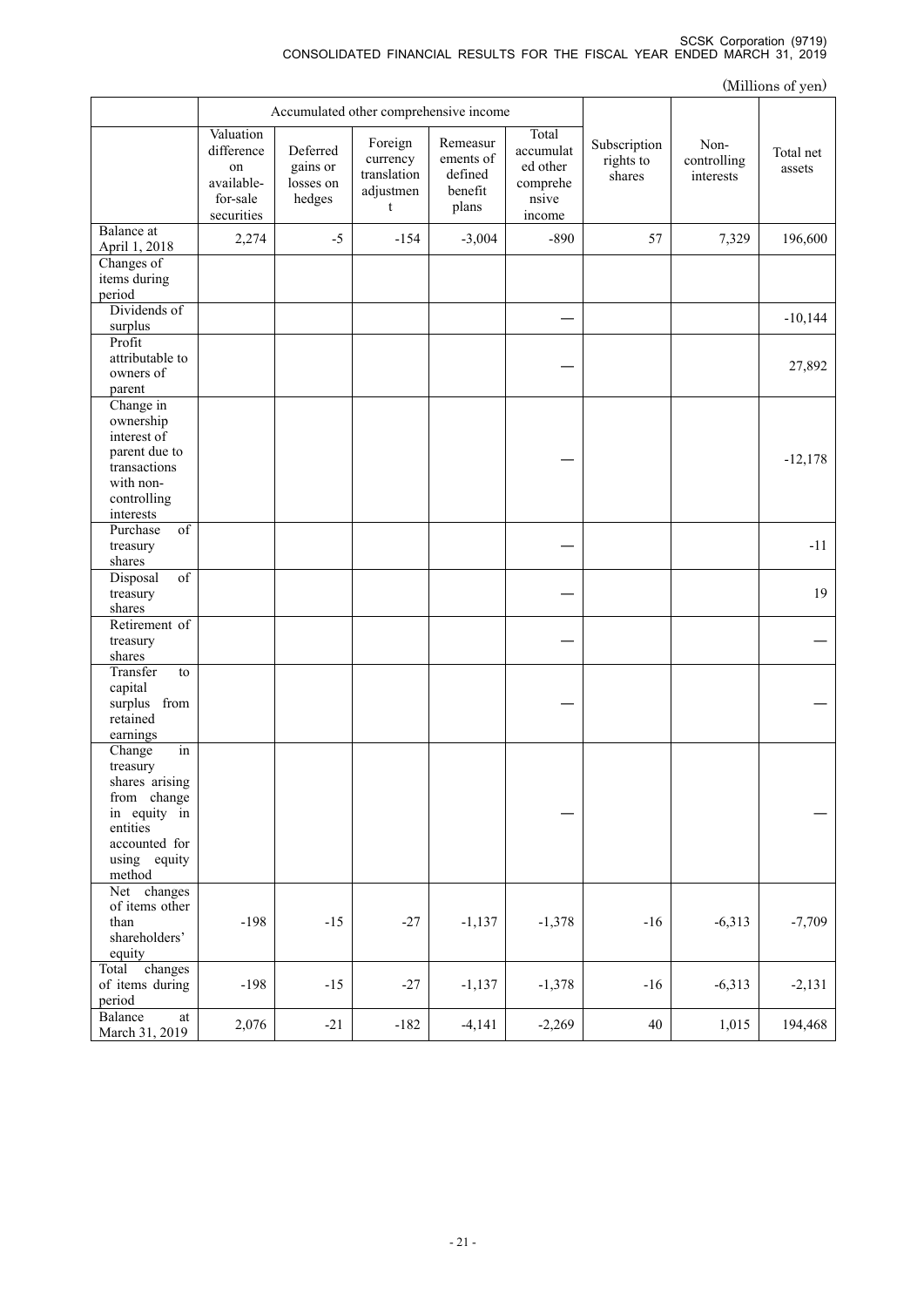### **(4) Consolidated Statements of Cash Flows**

|                                                                      |                                       | (Millions of yen)                     |
|----------------------------------------------------------------------|---------------------------------------|---------------------------------------|
|                                                                      | From Apr. 1, 2017<br>to Mar. 31, 2018 | From Apr. 1, 2018<br>to Mar. 31, 2019 |
| Cash flows from operating activities                                 |                                       |                                       |
| Profit before income taxes                                           | 43,489                                | 39,477                                |
| Depreciation                                                         | 10,013                                | 10,530                                |
| Amortization of goodwill                                             | 49                                    | 30                                    |
| Impairment loss                                                      | 1,425                                 |                                       |
| Increase (decrease) in allowance for doubtful accounts               | $-10$                                 | $-76$                                 |
| Increase (decrease) in retirement benefit liability                  | $-931$                                | $-1,003$                              |
| Decrease (increase) in retirement benefit asset                      | 13                                    |                                       |
| Loss on retirement of non-current assets                             | 750                                   | 57                                    |
| Loss (gain) on sales of non-current assets                           | 29                                    | $-326$                                |
| Non recurring depreciation on software                               | 1,231                                 |                                       |
| Loss (gain) on valuation of investment securities                    | 101                                   |                                       |
| Loss (gain) on sales of investment securities                        | $-10,801$                             | $-1,020$                              |
| Share of loss (profit) of entities accounted for using equity method | $-537$                                | $-750$                                |
| Loss (gain) on step acquisitions                                     |                                       | $-47$                                 |
| Interest and dividend income                                         | $-157$                                | $-137$                                |
| Interest expenses paid on loans and bonds                            | 126                                   | 115                                   |
| Compensation expenses                                                |                                       | 294                                   |
| Loss on disaster                                                     |                                       | 217                                   |
| Decrease (increase) in investment securities for sale                | 2,091                                 |                                       |
| Decrease (increase) in notes and accounts receivable - trade         | $-1,753$                              | $-7,995$                              |
| Decrease (increase) in inventories                                   | $-513$                                | $-2,213$                              |
| Decrease (increase) in guarantee deposits                            | $-6,316$                              |                                       |
| Increase (decrease) in notes and accounts payable - trade            | $-1,073$                              | 2,078                                 |
| Increase (decrease) in deposits received of prepaid cards            | 1,790                                 |                                       |
| Other, net                                                           | 663                                   | 772                                   |
| Subtotal                                                             | 39,682                                | 40,002                                |
| Interest and dividend income received                                | 319                                   | 327                                   |
| Interest expenses paid                                               | $-142$                                | $-114$                                |
| Compensation expenses paid                                           |                                       | $-224$                                |
| Payments for loss on disaster                                        |                                       | $-6$                                  |
| Income taxes (paid) refund                                           | $-2,763$                              | $-6,472$                              |
| Net cash provided by (used in) operating activities                  | 37,096                                | 33,511                                |
|                                                                      |                                       |                                       |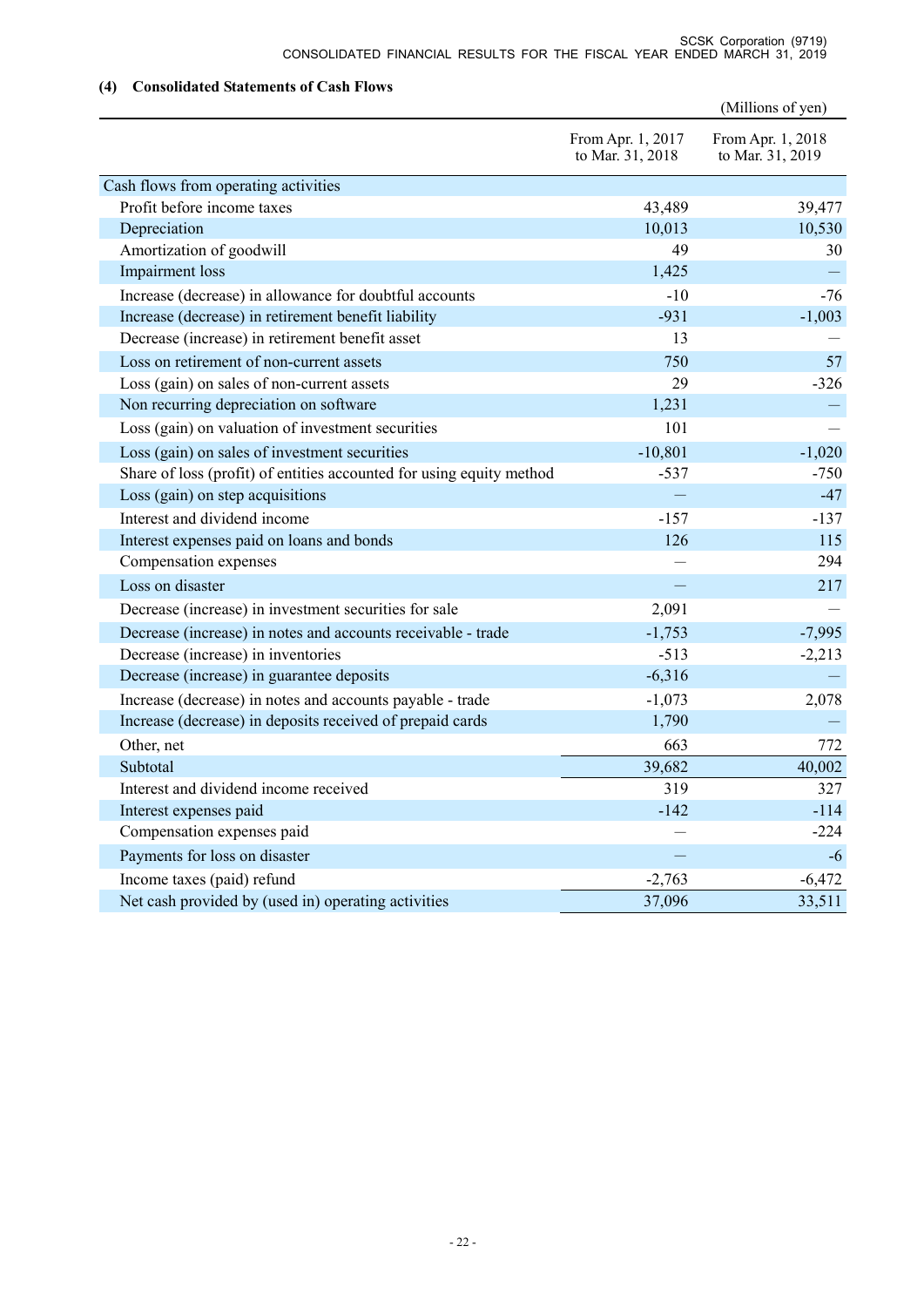|                                                                                                                           | From Apr. 1, 2017<br>to Mar. 31, 2018 | From Apr. 1, 2018<br>to Mar. 31, 2019 |
|---------------------------------------------------------------------------------------------------------------------------|---------------------------------------|---------------------------------------|
| Cash flows from investing activities                                                                                      |                                       |                                       |
| Purchase of property, plant and equipment                                                                                 | $-10,042$                             | $-12,022$                             |
| Proceeds from sales of property, plant and equipment                                                                      | 16                                    | 8,168                                 |
| Purchase of intangible assets                                                                                             | $-3,865$                              | $-3,234$                              |
| Purchase of investment securities                                                                                         | $-892$                                | $-1,274$                              |
| Proceeds from sales and redemption of investment                                                                          |                                       |                                       |
| securities                                                                                                                | 298                                   | 1,210                                 |
| Payments for sales of shares of subsidiaries resulting<br>in change in scope of consolidation                             | $-20,618$                             |                                       |
| Payments of short-term loans receivable                                                                                   | $-8$                                  | $-208$                                |
| Collection of short-term loans receivable                                                                                 | 7                                     | 154                                   |
| Proceeds from withdrawal of investments in partnership                                                                    | 85                                    | 113                                   |
| Payments for leasehold and guarantee deposits                                                                             | $-281$                                | $-483$                                |
| Proceeds from collection of leasehold and guarantee<br>deposits                                                           | 255                                   | 614                                   |
| Other, net                                                                                                                | $-349$                                | $-199$                                |
| Net cash provided by (used in) investing activities                                                                       | $-35,394$                             | $-7,163$                              |
| Cash flows from financing activities                                                                                      |                                       |                                       |
| Increase in short-term loans payable                                                                                      | 10,000                                | 15,000                                |
| Decrease in short-term loans payable                                                                                      | $-10,000$                             | $-10,000$                             |
| Repayments of long-term loans payable                                                                                     | $-10,000$                             | $-5,000$                              |
| Proceeds from issuance of bonds                                                                                           | 10,000                                | 10,000                                |
| Redemption of bonds                                                                                                       | $-15,000$                             |                                       |
| Repayments of lease obligations                                                                                           | $-691$                                | $-615$                                |
| Purchase of treasury shares                                                                                               | $-22$                                 | $-12$                                 |
| Proceeds from sales of treasury shares                                                                                    | $\overline{2}$                        | $\overline{2}$                        |
| Cash dividends paid                                                                                                       | $-9,883$                              | $-10,144$                             |
| Dividends paid to non-controlling interests                                                                               | $-169$                                | $-181$                                |
| Payments from changes in ownership interests in<br>subsidiaries that do not result in change in scope of<br>consolidation |                                       | $-19,045$                             |
| Net cash provided by (used in) financing activities                                                                       | $-25,763$                             | $-19,995$                             |
| Effect of exchange rate change on cash and cash<br>equivalents                                                            | $-76$                                 | $-21$                                 |
| Net increase (decrease) in cash and cash equivalents                                                                      | $-24,137$                             | 6,330                                 |
| Cash and cash equivalents at beginning of period                                                                          | 123,935                               | 99,797                                |
| Increase in cash and cash equivalents from newly<br>consolidated subsidiary                                               |                                       | 70                                    |
| Cash and cash equivalents at end of period                                                                                | 99,797                                | 106,198                               |

(Millions of yen)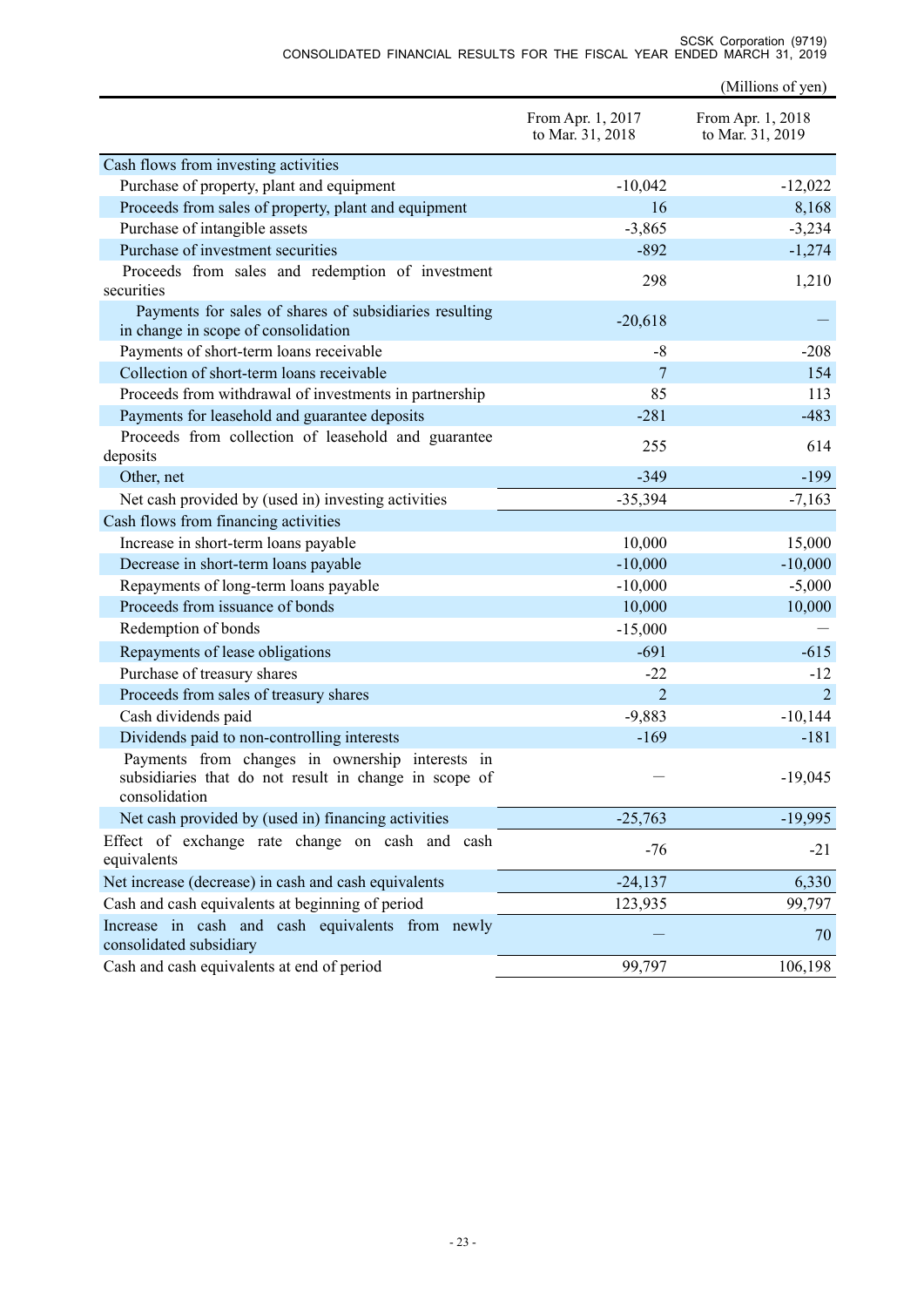#### **(5) Notes to Consolidated Financial Statements**

(Notes regarding the Premise of a Going Concern) No applicable items.

(Significant Items for the Preparation of Consolidated Financial Statements)

1. Scope of Consolidation

(1) 20 consolidated subsidiaries SCSK KYUSHU CORPORATION SCSK HOKKAIDO CORPORATION SCSK USA inc. SCSK Europe Ltd. SCSK Shanghai Limited. SCSK Asia Pacific Pte. Ltd. JIEC Co., Ltd. WinTechnology Corporation SCSK ServiceWare Corporation VeriServe Corporation VERISERVE OKINAWA TEST CENTER CORPORATION SCSK PRESCENDO CORPORATION Allied Engineering Corporation CSI SOLUTIONS Corporation SCSK Nearshore Systems Corporation VA Linux Systems Japan K.K SCSK SYSTEM MANAGEMENT CORPORATION SDC Corporation One investment partnership and one silent partnership

Effective from April 1, 2018, VERISERVE OKINAWA TEST CENTER CORPORATION was included in the scope of consolidation to reflect its increased materiality.

(2) Major non-consolidated subsidiaries and affiliates Skeed Co. Ltd. Tokyo Green Systems Corporation Gran Manibus Co,. Ltd

Non-consolidated subsidiaries are excluded from the scope of consolidation because they are all small in size and their total assets and net sales and the portions of net income and retained earnings attributable to the Company are immaterial to the consolidated financial statements.

### 2. Equity-method affiliates

- (1) Non-consolidated equity-method affiliate: 1 Gran Manibus Co,. Ltd
- (2) Consolidated equity method affiliate: 1 ARGO GRAPHICS Inc.

Non-consolidated subsidiaries not treated under the equity method (Skeed Co. Ltd. and Tokyo Green Systems Corporation) are excluded from the application of said method because their overall importance within the Group is low and their impacts on net income, retained earnings, and other factors are minor.

Effective from April 1, 2018, VERISERVE OKINAWA TEST CENTER CORPORATION was excluded from the scope of equity method application and included in the scope of consolidation to reflect its increased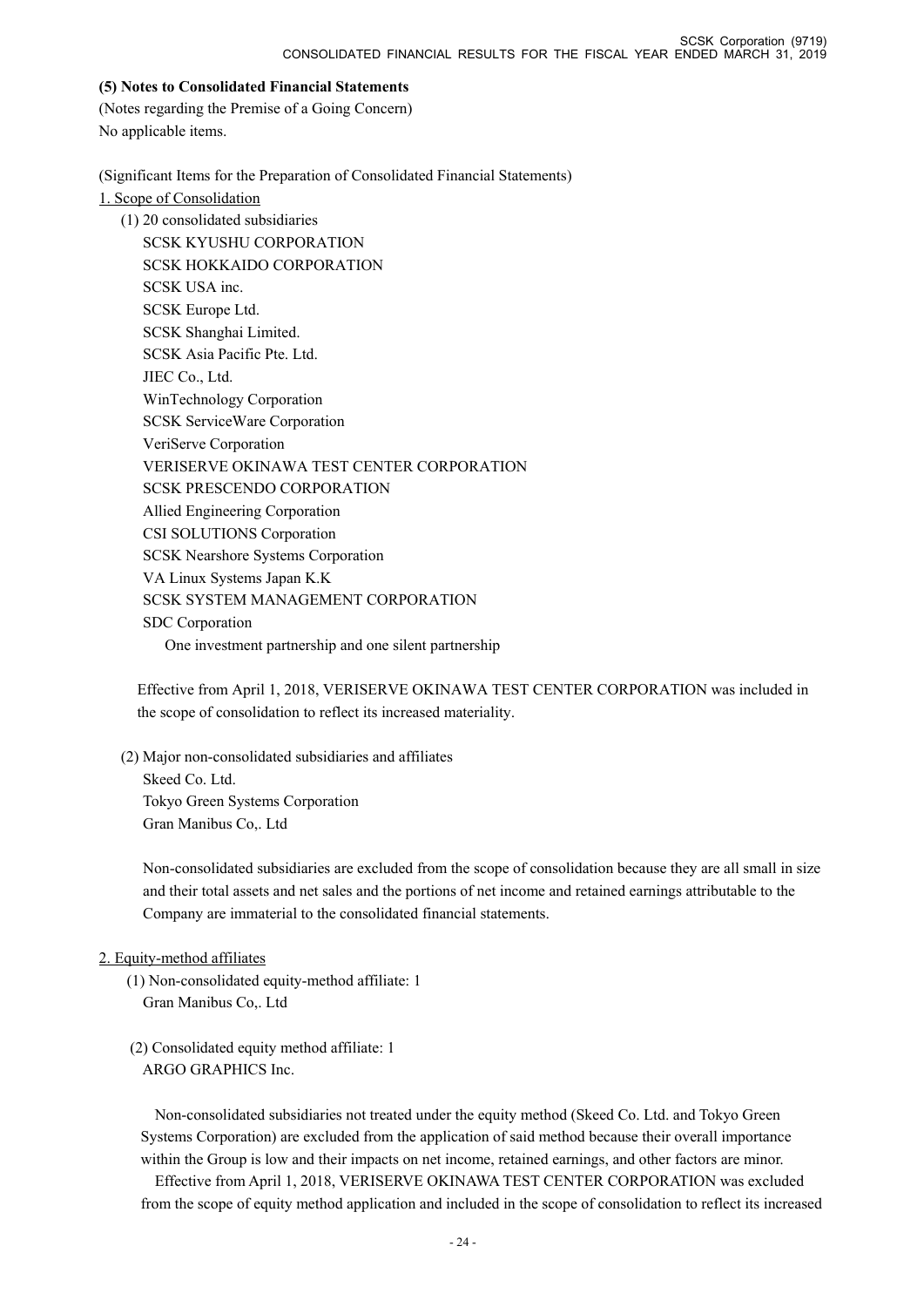materiality.

Effective October 1, 2018, Asian Frontier Co., Ltd., was converted from an equity method affiliate into a non-consolidated equity-method affiliate following the acquisition of additional shares of this company's stock.

In addition, the name of Asian Frontier Co., Ltd., was changed to Gran Manibus Co., Ltd.

### 3. Fiscal Year of Consolidated Subsidiaries

The fiscal year-end of SCSK Europe Ltd., SCSK Shanghai Limited, SCSK Asia Pacific Pte. Ltd., and one investment partnership is December 31. Therefore, for those companies, preparation of the consolidated financial statements for the fiscal year ended March 31, 2019, is based on the financial statements for the period from January 1, 2018, through to December 31, 2018.

Note that necessary adjustments have been made for consolidation purposes with regard to material transactions that took place in the period between the above period-end and the fiscal year-end of the Company.

Except for the items stated above, items are omitted for any information that did not change significantly in the period since the most recent Securities Report (filed June 26, 2018).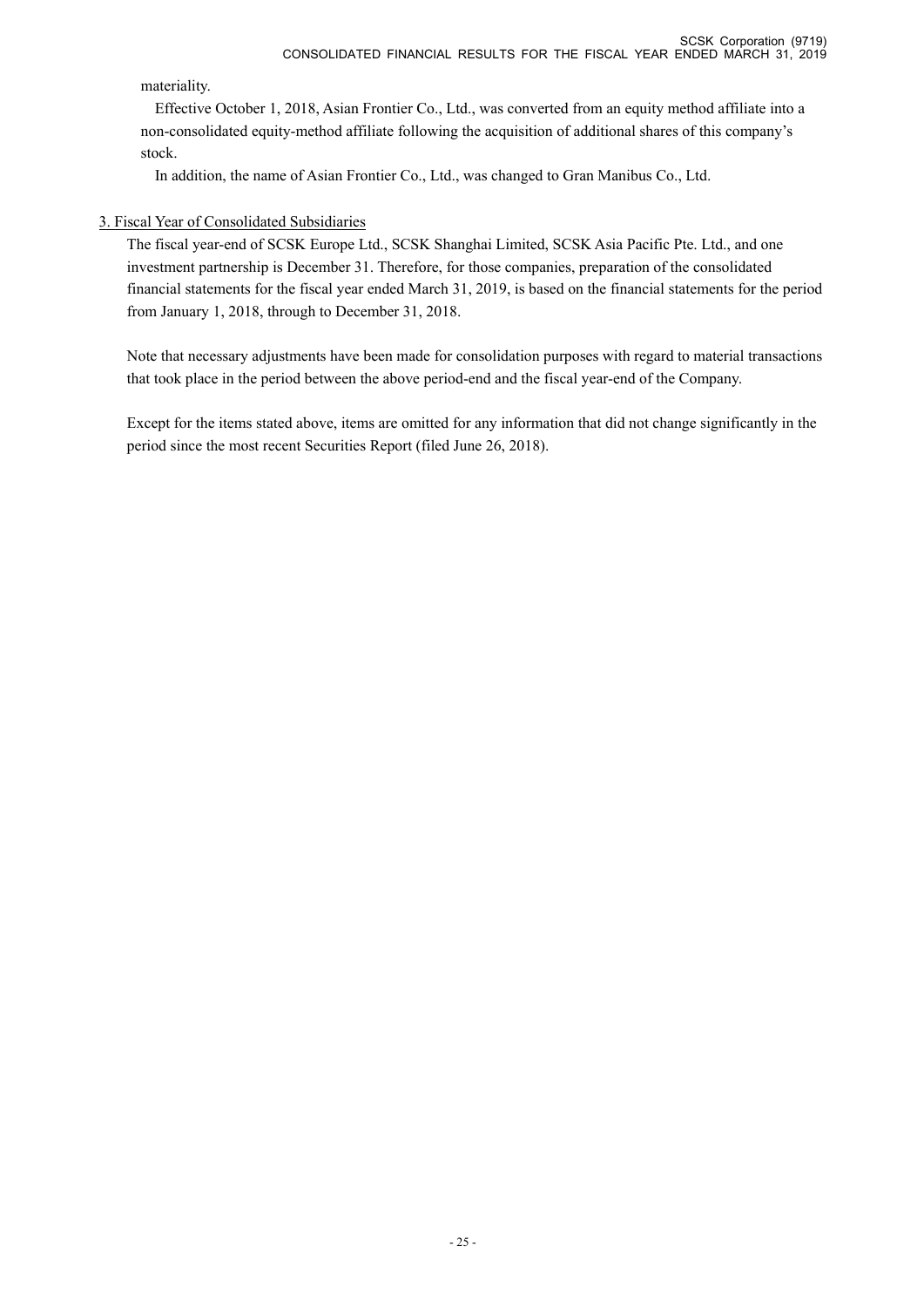(Segment Information, etc.)

【Segment Information】

### **1. Summary of reportable segments**

(1) Method for designation of reportable segments

The Company designates its reportable segments according to customer industry and IT service business area. The Board of Directors and the President decide on the allocation of business resources and evaluate business performance in relation to these reportable segment, with such managerial decision-making directly reflected in the advancement of business activities within those reported segments.

Based on this arrangement, seven reportable segments have been designated: Manufacturing Systems Business, Telecommunication Systems Business, Distribution Systems Business, Financial Systems Business, Business Solutions, Business Services, and IT Platform Solutions.

Businesses not included within the above are presented in the aggregate as "Others."

Details on the business activities of each reportable segment are as follows.

- (i) Manufacturing & Telecommunication Systems Business: This business group provides a wide range of IT solutions on a global scale. These solutions include core systems, manufacturing management systems, information management systems, supply chain management (SCM) systems, and customer relationship management (CRM) systems. Our services leverage the experience and know-how that we have cultivated over many years throughout the chain of operational processes from production to sales. The customers of this business are primarily companies in the manufacturing, telecommunications, and energy industries.
- (ii) Distribution & Media Systems Business: This business group provides IT solution packages configured from various core systems, information systems, SCM systems, CRM systems, and ecommerce systems primarily to customers in the distribution, service, and media industries.
- (iii) Financial Systems Business: This business group engages in systems development, maintenance, and operation for financial institutions. As professionals that understand financial operations and possess a strong track record of creating sophisticated financial systems, members of this business group's staff support safe and efficient management and help customers implement their financial business strategies. The business group provides these services primarily to financial institutions, such as banks and trust banks as well as insurance, securities, lease, and credit companies.
- (iv) Global System Solutions & Innovation Business: This business group provides to optimal IT solutions primarily to trading companies and the global bases of customers from among a lineup that includes core systems, information management systems, SCM systems, and CRM systems.
- (v) Business Solutions: This business group provides a wide range of IT solutions. These solutions include automotive software systems as well as application management outsourcing (AMO) services that cover the entire system lifecycle, from development and installation to maintenance and operation, for enterprise resources planning (ERP) and CRM products, such as our internally developed ProActive ERP package, SAP, and Oracle offerings as well as Salesforce. In addition, this business group offers the type of business process outsourcing services that only an IT company can. These services merge support performed by human hands with IT.
- (vii) IT Platform Solutions: This business group draws on solid technical capabilities and know-how to leverage computer-aided design (CAD), computer-aided engineering (CAE), and other advanced technologies in the fields of IT infrastructure and manufacturing. In this way, IT Platform Solutions provides services and products that accurately address the needs of customers and offers flexible support for a wide range of customer businesses.
- (vii) IT Management: This business group develops solutions-oriented netXDC data centers, which boast robust facilities and high-level security, in East and West Japan to provide customers with proposalbased outsourcing services that address their management issues pertaining to operating cost reductions, infrastructure integration and optimization, governance enhancement, and business risk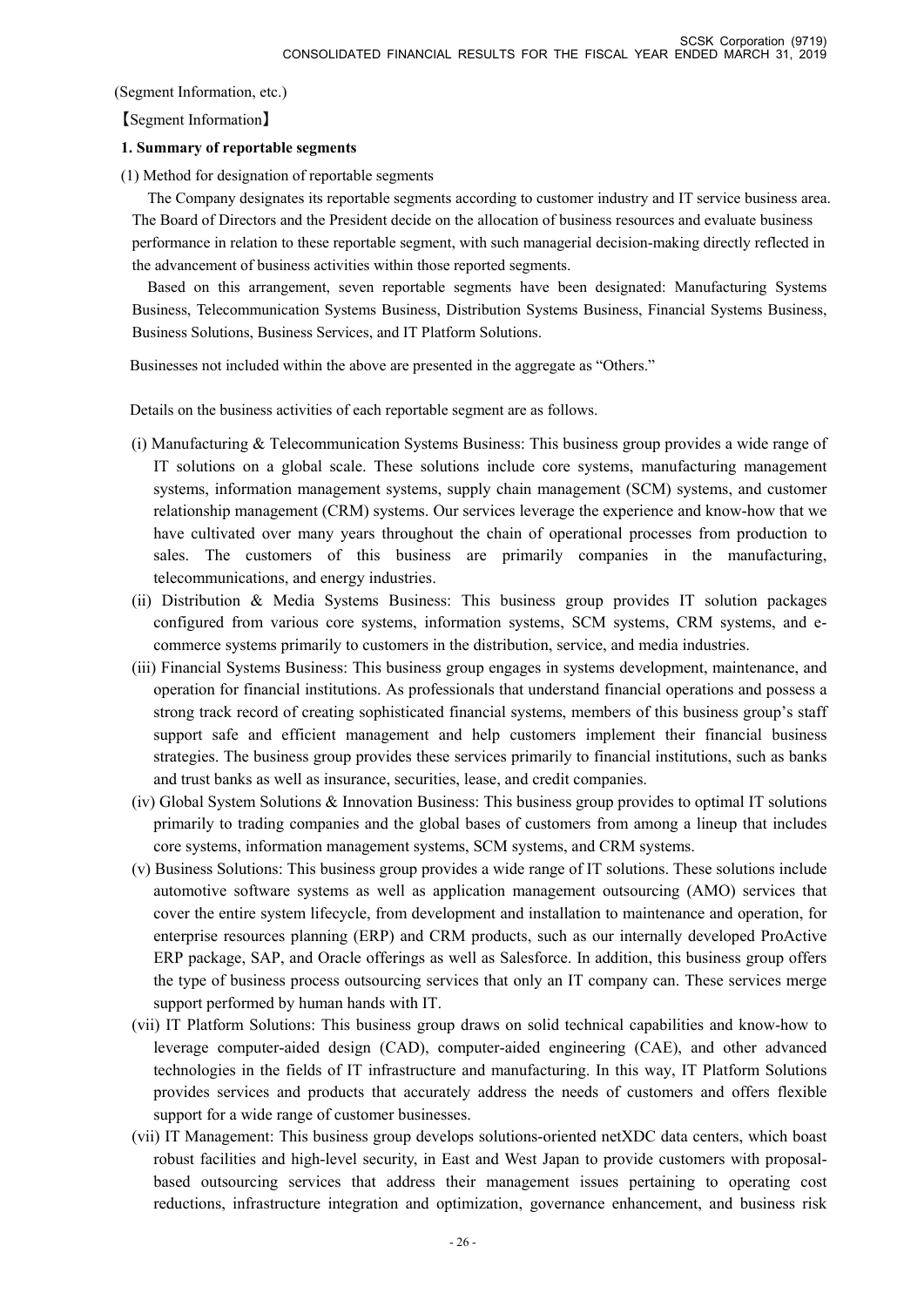mitigation. The business group also supplies cloud infrastructure and offers its on-site SE support management services 24 hours a day, 365 days a year.

(2) Reorganization of reportable segments, etc.

Effective April 1, 2018, SCSK instituted organizational reforms with the goal of reinforcing the functions of business groups in order to enhance the Company's integration capabilities to better contribute to the resolution of customers' business issues and create and increase the number of unique core solutions.

As a result of these organizational reforms, the prior reportable segments of Manufacturing Systems Business, Telecommunication Systems Business, Distribution Systems Business, Business Solutions, and Business Services were reorganized to form the Manufacturing & Telecommunication Systems Business, Distribution & Media Systems Business, Global System Solutions & Innovation Business, and Business Solutions segments. In addition, data center services, platform development, and other operations that had previously been developed on a customer segment basis were reorganized to form the IT Management segment.

Segment information for the fiscal year ended March 31, 2018, has been restated to reflect this change in reportable segments.

### **2. Accounting method for reportable segments**

The accounting method for reportable segments is the same as described in "Significant Items for the Preparation of Consolidated Financial Statements."

The profit of reportable segments is based on operating profit. Inter-segment sales and transfers are based on current market prices.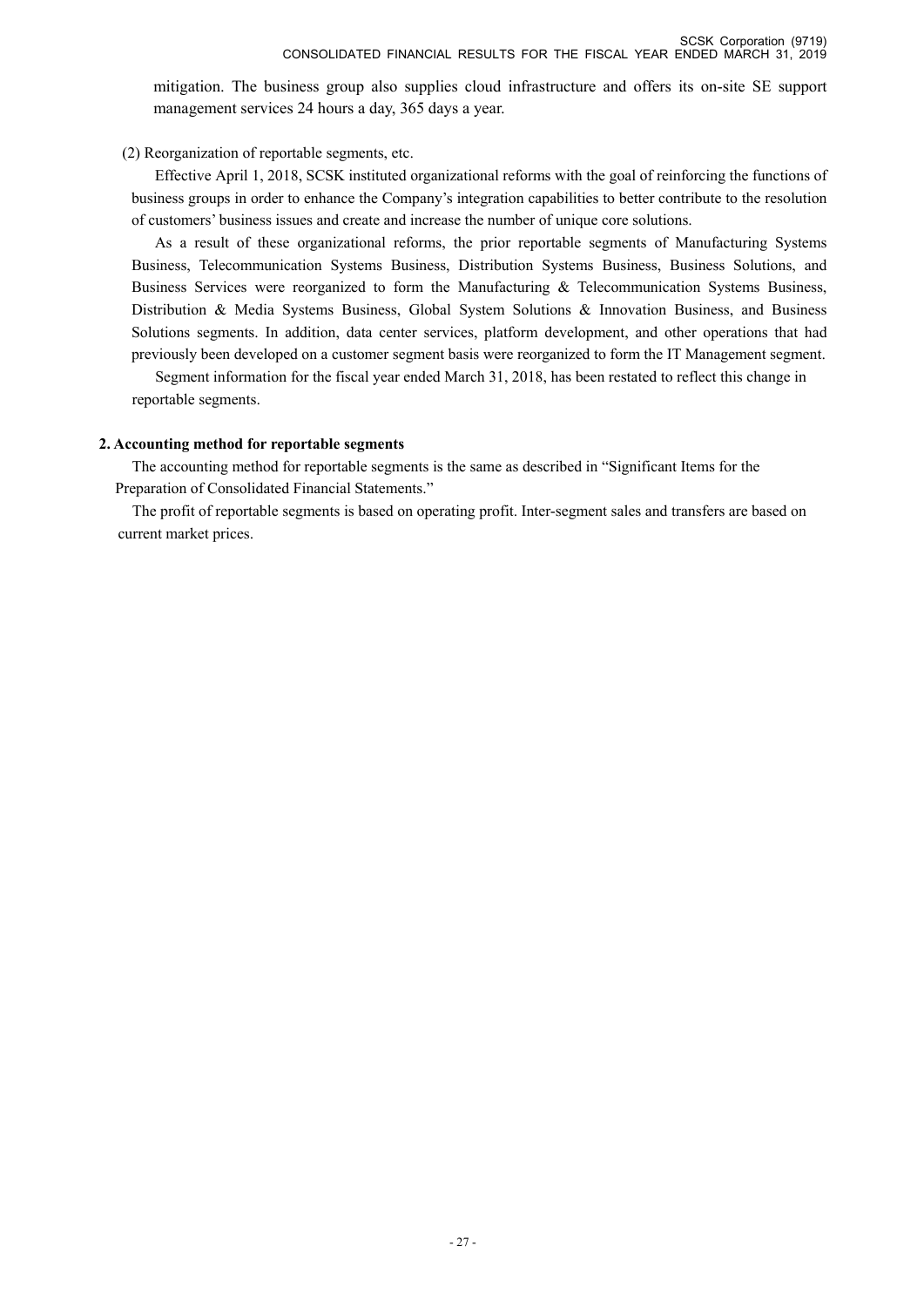### **3. Information on sales, income (loss), assets, and other items by reportable segment**

### **For the fiscal year ended March 31, 2018(April 1, 2017 – March 31, 2018)**

|                                                              |                |                |                |               |                 |           | (Millions of yen) |
|--------------------------------------------------------------|----------------|----------------|----------------|---------------|-----------------|-----------|-------------------|
|                                                              | Manufacturing  | Distribution & | Financial      | Global System | <b>Business</b> | <b>IT</b> | <b>IT</b>         |
|                                                              | &Telecommuni   | Media Systems  | <b>Systems</b> | Solutions &   | Solutions       | Platform  | Management        |
|                                                              | cation Systems |                |                | Innovation    |                 | Solutions |                   |
| Sales, income, and assets by<br>reportable segment           |                |                |                |               |                 |           |                   |
| (1) Sales to third parties                                   | 38,404         | 58,176         | 62,351         | 13,260        | 63,519          | 55,039    | 42,184            |
| (2) Intersegment sales and<br>transfers                      | 906            | 1,036          | 519            | 7,315         | 5,221           | 6,476     | 12,577            |
| Total                                                        | 39,311         | 59,213         | 62,871         | 20,575        | 68,740          | 61,516    | 54,761            |
| Segment profit                                               | 5,266          | 7,019          | 6,290          | 2,243         | 4.645           | 6,176     | 5,096             |
| Segment assets                                               | 10,457         | 17,571         | 19,801         | 7,574         | 20,805          | 26,570    | 60,518            |
| Other items                                                  |                |                |                |               |                 |           |                   |
| Depreciation and amortization                                | 56             | 709            | 2,400          | 166           | 1,726           | 635       | 3,671             |
| Investments in equity-method<br>affiliates                   |                |                |                |               | 104             | 4,630     |                   |
| Net increase/decrease in<br>tangible/intangible fixed assets | 191            | 2,431          | 392            | 280           | 1,771           | 746       | 9,048             |

|                                                              | Others<br>Note 3 | Total   | Adjustments<br>Note 1 | Per<br>Consolidated<br>Financial<br><b>Statements</b><br>Note 2 |
|--------------------------------------------------------------|------------------|---------|-----------------------|-----------------------------------------------------------------|
| Sales, income, and assets by<br>reportable segment           |                  |         |                       |                                                                 |
| (1) Sales to third parties                                   | 3,716            | 336,654 |                       | 336,654                                                         |
| 2) Intersegment sales and<br>transfers                       | 3,008            | 37,061  | $-37,061$             |                                                                 |
| Total                                                        | 6,725            | 373,716 | $-37,061$             | 336,654                                                         |
| Segment profit                                               | 378              | 37,117  | $-2,515$              | 34,602                                                          |
| Segment assets                                               | 4,259            | 167,559 | 136,354               | 303,914                                                         |
| Other items                                                  |                  |         |                       |                                                                 |
| Depreciation and amortization                                | 255              | 9,622   | 1,622                 | 11,245                                                          |
| Investments in equity-method<br>affiliates                   |                  | 4,735   | 187                   | 4,922                                                           |
| Net increase/decrease in<br>tangible/intangible fixed assets | 126              | 14,989  | 599                   | 15,588                                                          |

Notes: 1. Adjustments are as follows:

- (1) ¥2,515 million subtraction from operating income to reflect Companywide expenses, etc., not allocated to any reportable segment.
- (2) ¥136,354 million addition to segment assets to reflect Companywide assets, etc., not allocated to any reportable segment.
- (3) ¥1,622 million addition to depreciation to reflect depreciation charges on Companywide assets.
- (4) ¥187 million addition to investments in equity-method affiliates to reflect investments conducted as part of Companywide measures not allocated to any reportable segment
- (5) ¥599 million addition to increase/decrease in tangible/intangible assets to reflect net additions to Companywide assets (new headquarters building, etc.).
- 2. Segment-specific profit is presented as operating profit from the Consolidated Statements of Income as adjusted for intersegment transfers and Companywide allocations.
- 3. The "Other" category includes business segments that are not part of reportable segments, such as the prepaid card business.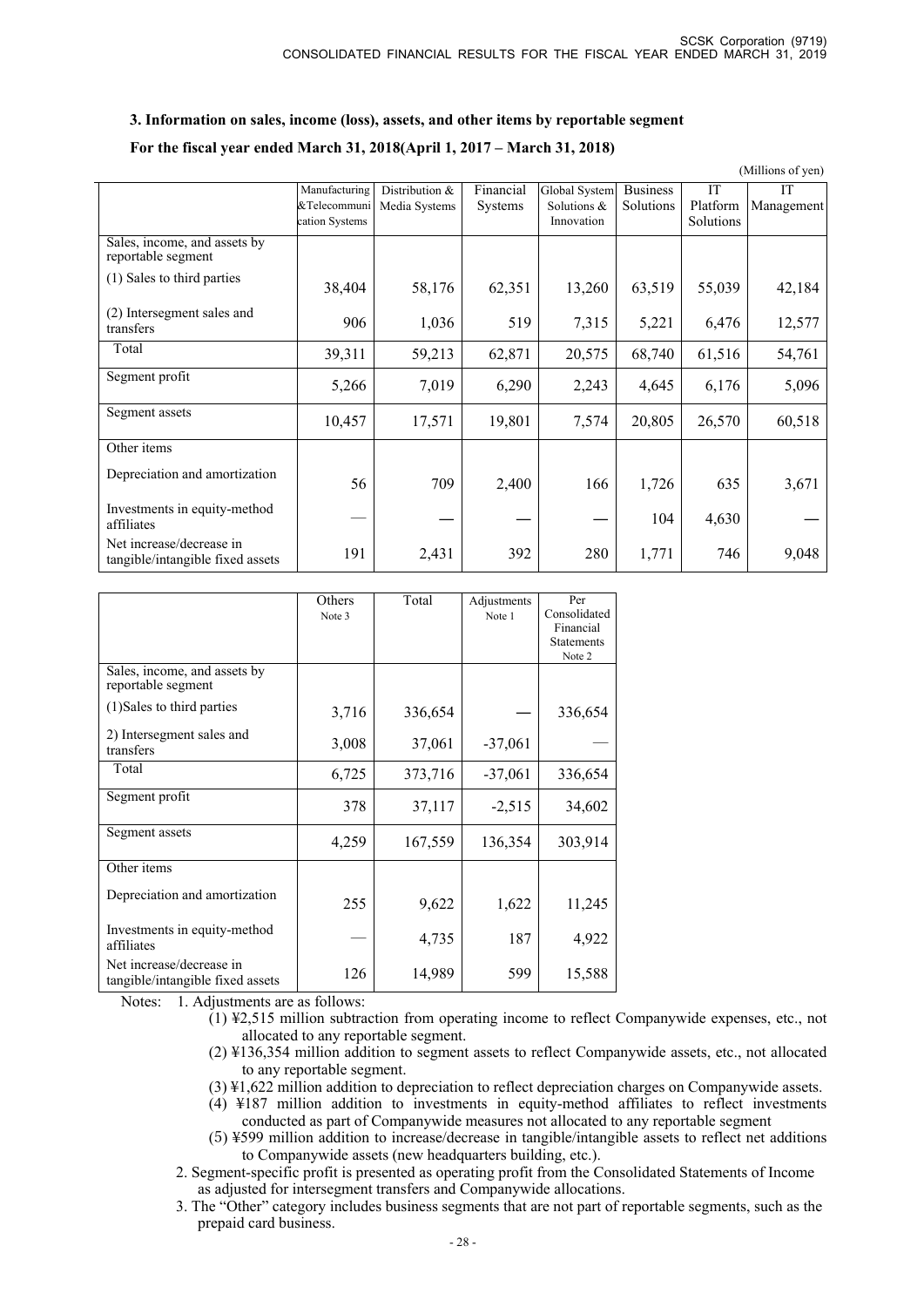|                                                              |                |                |           |               |                 |           | (Millions of yen) |
|--------------------------------------------------------------|----------------|----------------|-----------|---------------|-----------------|-----------|-------------------|
|                                                              | Manufacturing  | Distribution & | Financial | Global System | <b>Business</b> | <b>IT</b> | <b>IT</b>         |
|                                                              | &Telecommuni   | Media Systems  | Systems   | Solutions &   | Solutions       | Platform  | Management        |
|                                                              | cation Systems |                |           | Innovation    |                 | Solutions |                   |
| Sales, income, and assets by<br>reportable segment           |                |                |           |               |                 |           |                   |
| (1) Sales to third parties                                   | 43,369         | 63,054         | 63,932    | 15,560        | 68,198          | 59,058    | 44,780            |
| (2) Intersegment sales and<br>transfers                      | 1,096          | 903            | 869       | 5,505         | 5,338           | 6,971     | 16,090            |
| Total                                                        | 44,466         | 63,957         | 64,802    | 21,066        | 73,536          | 66,030    | 60,871            |
| Segment profit                                               | 6,346          | 6,599          | 7,375     | 2,558         | 4,650           | 7,208     | 5,877             |
| Segment assets                                               | 12,412         | 19,966         | 22,535    | 8,930         | 23,358          | 30,664    | 66,057            |
| Other items                                                  |                |                |           |               |                 |           |                   |
| Depreciation and amortization                                | 71             | 803            | 326       | 233           | 2,884           | 646       | 3,893             |
| Investments in equity-method<br>affiliates                   |                |                |           |               |                 | 5,185     |                   |
| Net increase/decrease in<br>tangible/intangible fixed assets | 69             | 1,419          | 74        | 697           | 1,740           | 654       | 10,240            |

#### **For the fiscal year ended March 31, 2019(April 1, 2018 – March 31, 2019)**

|                                                              | Others<br>Note 3 | Total   | Adjustments<br>Note 1 | Per<br>Consolidated<br>Financial<br><b>Statements</b><br>Note 2 |
|--------------------------------------------------------------|------------------|---------|-----------------------|-----------------------------------------------------------------|
| Sales, income, and assets by<br>reportable segment           |                  |         |                       |                                                                 |
| (1) Sales to third parties                                   | 699              | 358,654 |                       | 358,654                                                         |
| (2) Intersegment sales and<br>transfers                      | 3,394            | 40,170  | $-40,170$             |                                                                 |
| Total                                                        | 4,093            | 398,825 | $-40,170$             | 358,654                                                         |
| Segment profit                                               | $-41$            | 40,575  | $-2,196$              | 38,378                                                          |
| Segment assets                                               | 1,923            | 185,848 | 128,996               | 314,844                                                         |
| Other items                                                  |                  |         |                       |                                                                 |
| Depreciation and amortization                                | 239              | 9,099   | 1,430                 | 10,530                                                          |
| Investments in equity-method<br>affiliates                   |                  | 5,185   | 438                   | 5,623                                                           |
| Net increase/decrease in<br>tangible/intangible fixed assets | 1                | 14,897  | 438                   | 15,336                                                          |

Notes: 1. Adjustments are as follows:

- (1) ¥2,196million subtraction from operating income to reflect Companywide expenses, etc., not allocated to any reportable segment.
- (2) ¥128,996 million addition to segment assets to reflect Companywide assets, etc., not allocated to any reportable segment.
- (3) ¥1,430 million addition to depreciation to reflect depreciation charges on Companywide assets.
- (4) ¥438 million addition to investments in equity-method affiliates to reflect investments conducted as part of Companywide measures not allocated to any reportable segment
- (5) ¥438 million addition to increase/decrease in tangible/intangible assets to reflect net additions to Companywide assets (new headquarters building, etc.).
- 2. Segment-specific profit is presented as operating profit from the Consolidated Statements of Income as adjusted for intersegment transfers and Companywide allocations.
- 3. The "Other" category includes business segments that are not part of reportable segments, such as the prepaid card business.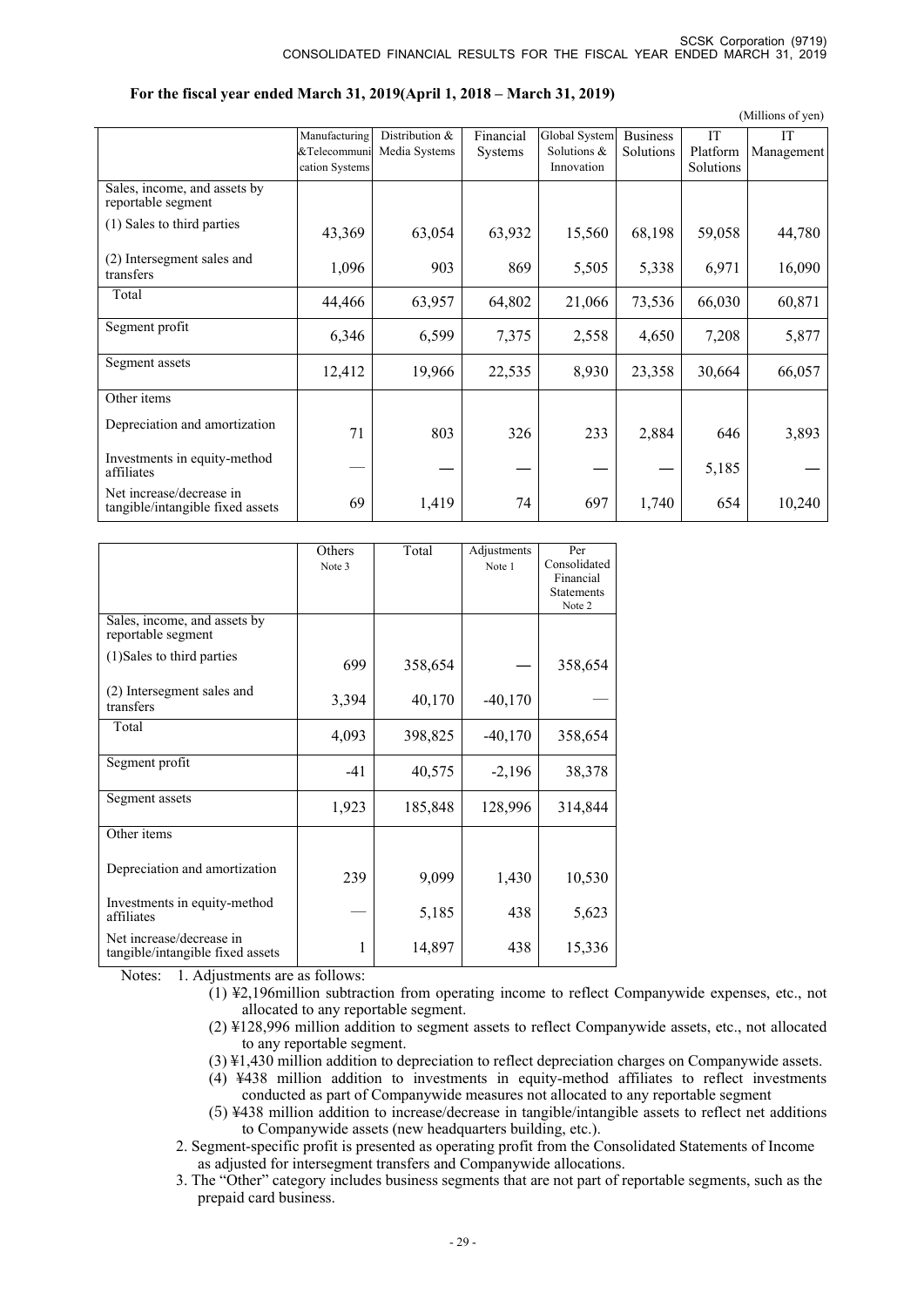### 【**Related information**】

### **Previous fiscal year (April 1, 2017 - March 31, 2018)**

### **1. Information about products and services**

 Disclosure of relevant information is omitted as similar information is disclosed in the segment information.

### **2. Information about geographic area**

1) Sales

Sales data by geographic area is not presented as sales in Japan account for over 90% of net sales.

### 2) Property, plant and equipment

Property, plant and equipment data by geographic area is not presented as property, plant and equipment located in Japan account for over 90% of total property, plant and equipment.

### **3. Information about major customers**

 Disclosure of relevant information is omitted as no sales to any single external party accounted for more than 10% of sales on the consolidated statement of income.

### **Fiscal year under review (April 1, 2018 - March 31, 2019)**

### **1. Information about products and services**

 Disclosure of relevant information is omitted as similar information is disclosed in the segment information.

### **2. Information about geographic area**

1) Sales

Sales data by geographic area is not presented as sales in Japan account for over 90% of net sales.

2) Property, plant and equipment

Property, plant and equipment data by geographic area is not presented as property, plant and equipment located in Japan account for over 90% of total property, plant and equipment.

### **3. Information about major customers**

Disclosure of relevant information is omitted as no sales to any single external party accounted for more than 10% of sales on the consolidated statement of income.

# **Information regarding impairment loss on fixed assets by reportable segment**

### **Previous fiscal year (April 1, 2017 - March 31, 2018)**

|                 |                |                              |                |                              |                 |                    | (Millions of yen) |
|-----------------|----------------|------------------------------|----------------|------------------------------|-----------------|--------------------|-------------------|
|                 |                | Manufacturing Distribution & | Financial      | Global System                | <b>Business</b> | <b>IT Platform</b> |                   |
|                 | cation Systems | &Telecommuni Media Systems   | <b>Systems</b> | Solutions $\&$<br>Innovation | Solutions       | Solutions          | Management        |
|                 |                |                              |                |                              |                 |                    |                   |
| Impairment loss |                |                              |                |                              |                 |                    |                   |

|                 | Others | Elimination<br>and corporate | Total |
|-----------------|--------|------------------------------|-------|
| Impairment loss |        | 1,425                        | :42.  |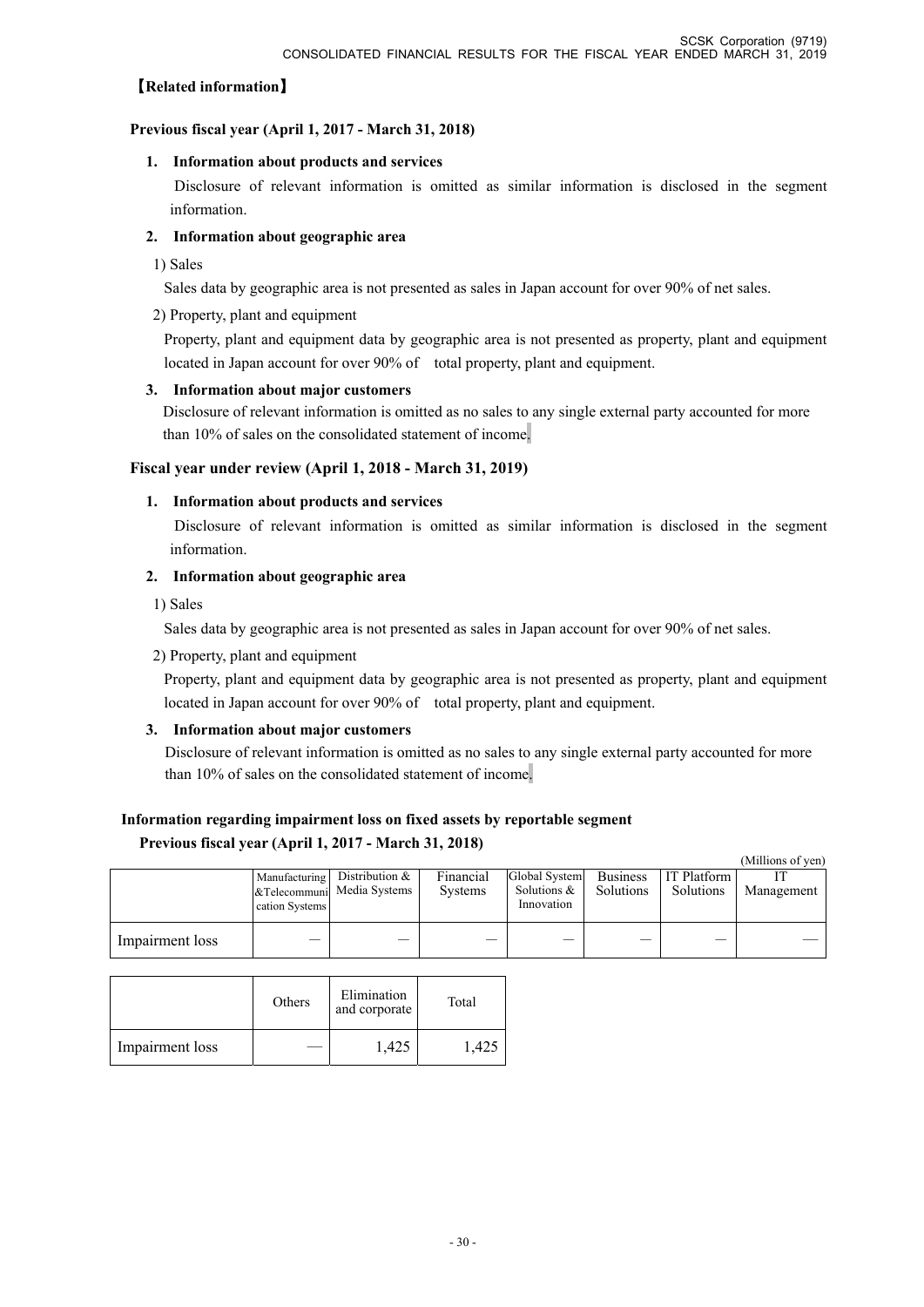### **Fiscal year under review (April 1, 2018 - March 31, 2019)**

Not applicable

### **Information on amortization of goodwill and unamortized balance by reportable segment**

### **Previous fiscal year (April 1, 2017- March 31, 2018)**

### (Millions of yen)

|                             | Manufacturing<br>&Telecommunic<br>ation Systems | Distribution &<br>Media Systems | Financial<br><b>Systems</b> | Global System<br>Solutions &<br>Innovation | <b>Business</b><br>Solutions | <b>IT Platform</b><br>Solutions | Management |
|-----------------------------|-------------------------------------------------|---------------------------------|-----------------------------|--------------------------------------------|------------------------------|---------------------------------|------------|
| Amortization of<br>goodwill | 30                                              |                                 |                             |                                            |                              | 19                              |            |
| Balance at end of<br>period | 84                                              |                                 |                             |                                            |                              |                                 |            |

|                             | Others | Elimination<br>and corporate | Total |
|-----------------------------|--------|------------------------------|-------|
| Amortization of<br>goodwill |        |                              |       |
| Balance at end of<br>period |        |                              |       |

### **Fiscal year under review (April 1, 2018- March 31, 2019)**

 (Millions of yen) Manufacturing Systems Telecommunication Systems **Distribution** Systems Financial Systems Business Solutions Business Services IT Platform Solutions Amortization of Alliotuzation of  $\begin{vmatrix} 30 & - & - & - & - & - & - \end{vmatrix}$ Balance at end of<br>period  $\begin{array}{c|c|c|c|c|c|c} \text{Baialice at end of} & & & 53 & & - & - & - & - & - & - & - & - \end{array}$ 

|                             | Others | Elimination<br>and corporate | Total |
|-----------------------------|--------|------------------------------|-------|
| Amortization of<br>goodwill |        |                              |       |
| Balance at end of<br>period |        |                              |       |

**Information on amortization of goodwill by reportable segment** 

**Previous fiscal year (April 1, 2017 - March 31, 2018)**  Not applicable

**Fiscal year under review (April 1, 2018 - March 31, 2019)**  Not applicable